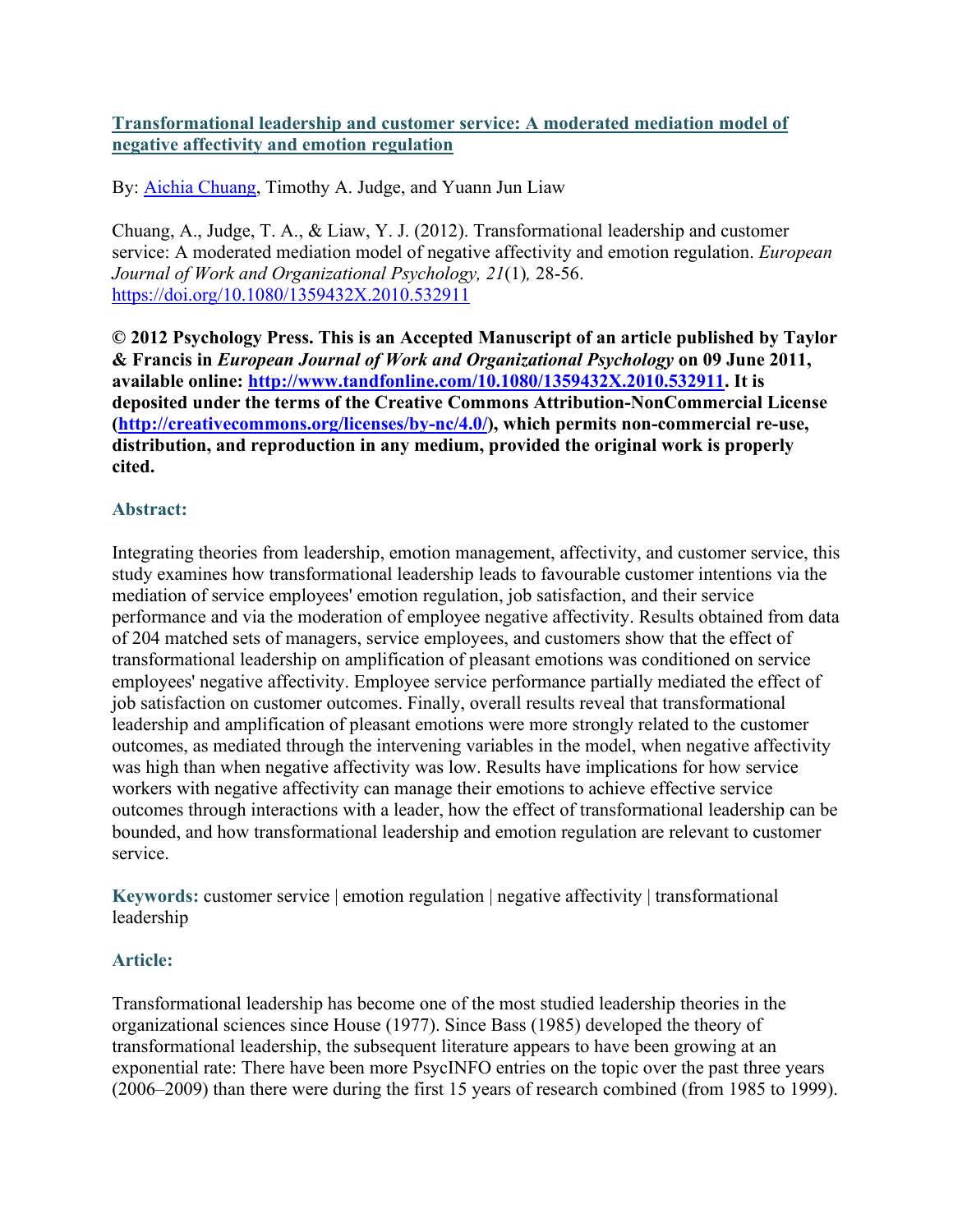Similarly, in the service literature, transformational leadership has received much attention (e.g., Bass, 1997; Dubinsky, Yammarino, Jolson, & Spangler, 1995; MacKenzie, Podsakoff, & Rich, 2001) because of how the characteristics of transformational leadership help to enhance the effectiveness of selling. Among the studies concerning transformational leadership in service context, researchers have started to examine how transformational leadership influences followers' moods and emotions (e.g., McColl-Kennedy & Anderson, 2002) that highlights the importance of supervisors in employees' emotional experiences. Joining this research stream, we address the degree to which such leaders might shape the *regulation* of emotions on the part of followers. This is theoretically important because the emotion literature has shown that the management of emotions has important consequences for both individual performance (Totterdell & Holman, 2003) and well-being (Brotheridge & Grandey, 2002; Grandey, Fisk, & Steiner, 2005). Thus, in this study, we link follower-perceived transformational leadership to the degree to which followers manage their emotions (i.e., amplify positive emotions) at work and how this leads to employee job satisfaction. According to the social interaction model (Berry & Hansen, 1996; Côté, 2005), we argue that this process has its boundary condition: It is more pronounced for service employees with negative affectivity (NA). Identifying the boundary conditions of transformational leadership is important because it facilitates efforts to explore situations when leadership works best. In addition, we investigate how perceived transformational leadership leads to favourable customer evaluations via the mediation of employee job satisfaction and service performance.



**Figure 1.** Hypothesized model of transformational leadership and customer outcomes. Constructs with single-line ovals were measured by employees, the one with a double-line oval was measured by managers, and those with triple-line ovals were measured by customers.

We propose that transformational leadership better suits the current study's interests than transactional leadership because, as we argue, social interactions serve as a channel through which transformational leaders can help ease the negative feelings and promote the positive feelings of employees with NA, thereby inducing their willingness to exert pleasant emotions towards their customers. This affective effect can arguably be found in transformational leaders and may not exist for transactional leaders who focus on formal exchange relationships. Another reason is that we examine how leadership influences the *process* and the *quality* of the customer interactions (e.g., service performance and customer satisfaction) and not the actual outcomes (e.g., sales volume). That process and that quality could be more naturally influenced by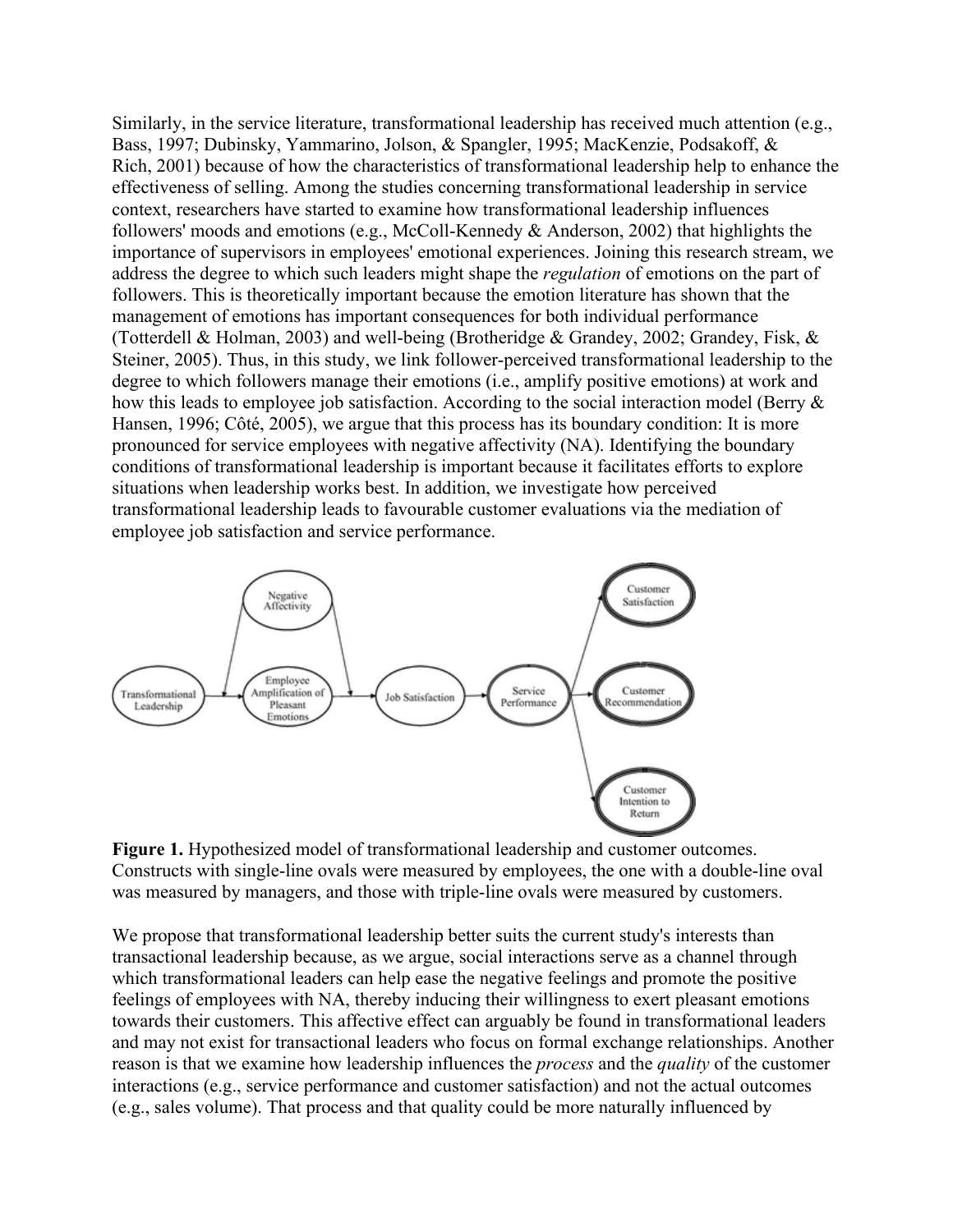transformational leadership, which emphasizes the motivation process, than by transactional leadership. In fact, service research has found that transformational leadership is more strongly related to prosocial behaviours such as helping (MacKenzie et al., 2001) and salesperson performance (Humphreys, 2002; MacKenzie et al., 2001) than is transactional leadership. The model that served as a basis for this study is provided in Figure 1.

The purpose of the current study is threefold. Our first attempt is to link leadership literature to the emotion regulation literature and the service management literature, specifically to examine how transformational leadership leads to customer reactions via the mediation of employee emotion regulation. In response to the fact that the service sector has constituted upwards of 69% of the gross domestic product in the world (The World Bank Group, 2007), Schneider, Ehrhart, Mayer, Saltz, and Niles-Jolly (2005) have called for more research in this field; and in response to both these statistics and these calls for research, service settings have become a focus for organizational scholars. Some research (e.g., Liao & Chuang, 2004, 2007; Schneider et al., 2005; Schneider, White, & Paul, 1998) has found that management practices (e.g., work facilitation, interdepartment service, HR practices, transformational leadership, and service climate) had an impact on employee attitudes and effectiveness (e.g., self-efficacy, commitment, job satisfaction, service performance, and customer-focused organizational citizenship behaviour), which in turn affected customer outcomes (e.g., service-quality perceptions, satisfaction, loyalty, intentions to maintain relationship, number of customers) and sales volume (Schneider et al., 2005). We add one important customer-service element, employees' emotion regulation (particularly amplification of pleasant emotions), as a mediating mechanism, to this line of research.

Second, we investigate a boundary condition of the effect of transformational leadership. Specifically, we examine (1) the interaction effect of transformational leadership and NA on amplification of pleasant emotions and (2) the interaction effect of amplification of pleasant emotions and NA on employee job satisfaction. The role of moderating variables in the effects of transformational leadership has been underresearched. Of the few limited studies that have presented research on the topic, only a couple (e.g., De Cremer, 2002; Epitropaki & Martin, 2005) employed followers' individual differences as moderating variables. In this study, we investigate employee NA as a moderating variable. Grandey (2000) recognized that compared to positive affectivity, there is less research focusing on NA and suggested, "Research is needed to … see if high NA persons can learn to regulate their emotions in effective ways" (p. 107). Following this call, we argue that an interaction between NA and transformational leadership is expected for better outcomes.

Third, we study the aforementioned links by using multiple sources of information (i.e., managers, employees, and customers) in an effort to best capture the study constructs and to avoid common method variance (Podsakoff, MacKenzie, Lee, & Podsakoff, 2003). Specifically, in our current study, service employees responded to perceived transformational leadership, their emotion regulation, NA, and job satisfaction; managers evaluated employees' service performance; and customers rated their satisfaction with the service and intent to return and recommend the service to others. Thus, our study represents one of a few that bring together the multiple stakeholders of a service organization's profit chain (e.g., Heskett, Sasser, & Schlesinger, 1997) to investigate the interfaces between them.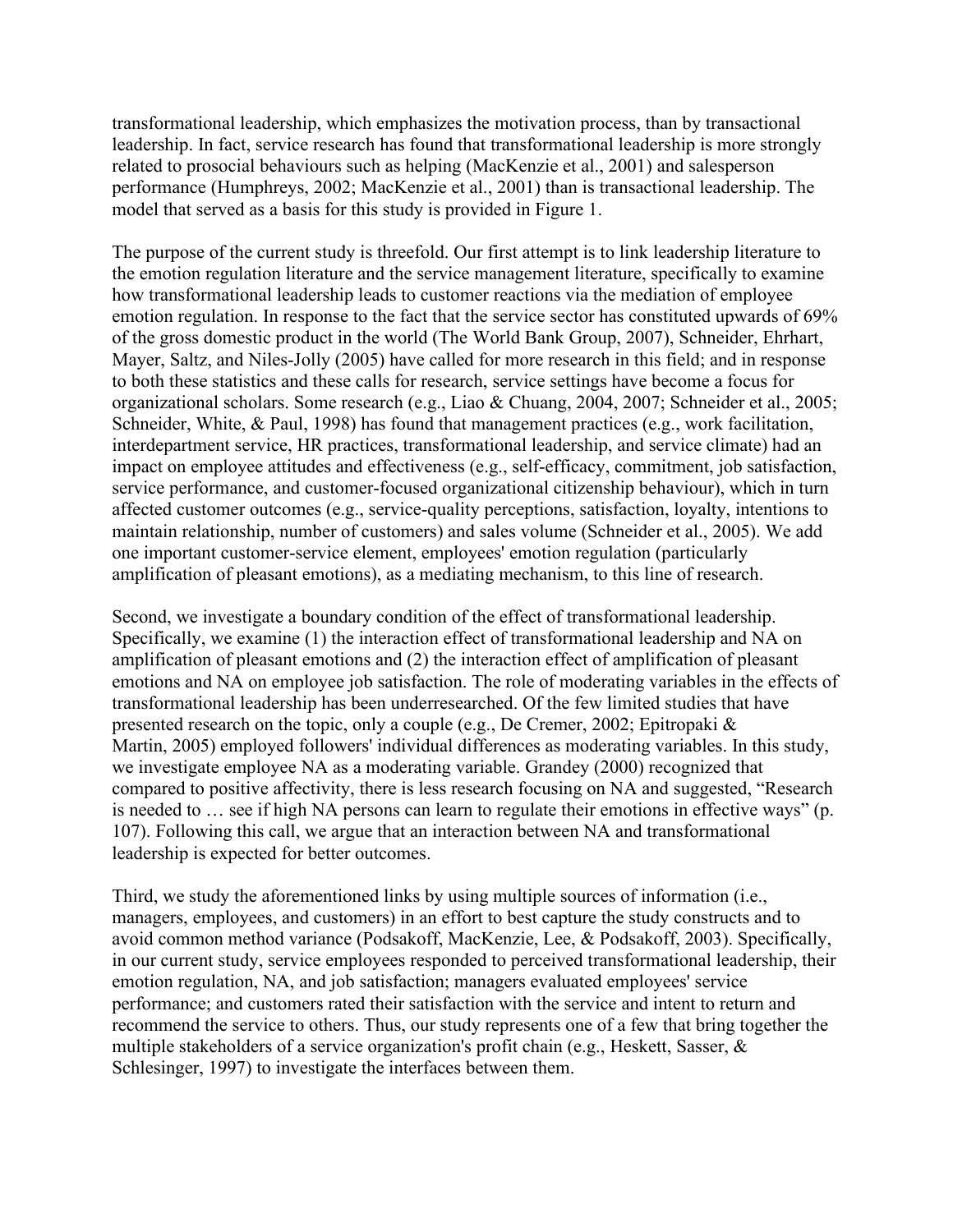In the next section of the article, we discuss the theoretical model and the hypothesized linkages within it.

## **Theoretical Model And Hypotheses**

Transformational leadership and boundary conditions

In this study, we define "transformational leadership" according to Bass' theory of transformational leadership, which characterized transformational leaders as people who are pushing employees to develop innovative ideas, behaving in admirable ways that engender identification and loyalty from followers, presenting a compelling and inspiring vision to followers, recognizing the growth needs of each follower, and listening to and coaching each follower.<sup>[1](#page-3-0)</sup> While examinations about the effects of transformational leadership on individual or organizational outcomes are fruitful, there has been less focus on whether these effects are bounded. What underlines this lack of moderator or boundary-condition exploration is the general assumption that such variables are not of notable relevance. Nevertheless, Dubin (1976) suggested that well-established theoretical models must include not only constructs and relationships among the constructs, but also the boundaries or domains within which the theory is expected to unfold. Indeed, early work such as Lowe, Kroeck, and Sivasubramaniam (1996), Podsakoff, MacKenzie, and Bommer (1996), and Yammarino and Dubinsky (1994) has advocated the importance of such moderation effects and examined levels of analysis, substitutes for leadership (Kerr & Jermier, 1978), and organization types as boundaries of the effects of transformational leadership. However, it has not been until recently that researchers have devoted more attention to moderators according to one or more of several categories: employee individual differences such as cultural orientation and employee affectivity (Epitropaki & Martin, 2005; Jung, Yammarino, & Lee, 2009), leader–member relationship such as trust, loyalty, social distance, and physical distance (Cole, Bruch, & Shamir, 2009; Howell, Neufeld, & Avolio, 2005; Jung et al., 2009), and organizational characteristics such as environmental uncertainty and technological change (de Hoogh et al., 2004). This array of endeavours has greatly contributed theoretically and empirically to the understanding of transformational leadership's workings. Hence, to add to this important line of research, we investigate an individual difference boundary condition (i.e., employee's NA) pertaining to the effects that transformational leadership has on followers' emotion regulation in a service context.

The role of followers' individual differences as a moderator of leadership processes has been investigated. For instance, De Cremer (2002) found that transformational leaders who were perceived as more charismatic and more willing to sacrifice for the collective good were leaders who helped improve group member cooperation only for followers with a pro-self-orientation rather than for those with a pro-social orientation. In addition, Epitropaki and Martin (2005) found that the positive relationship between transformational leadership and organizational identification was stronger for subordinates with low positive affectivity than for those with high

<span id="page-3-0"></span><sup>&</sup>lt;sup>1</sup> Consistent with most other research (see Judge & Piccolo, 2004), we view charismatic and transformational leadership as more similar than different. Although there might be room for debate on the matter, such a debate would likely revolve around how one defines the term "charismatic leadership", which can be found in Beyer (1999). Furthermore, in our theorizing, employee perceived transformational leadership was considered as opposed to actual transformational leadership.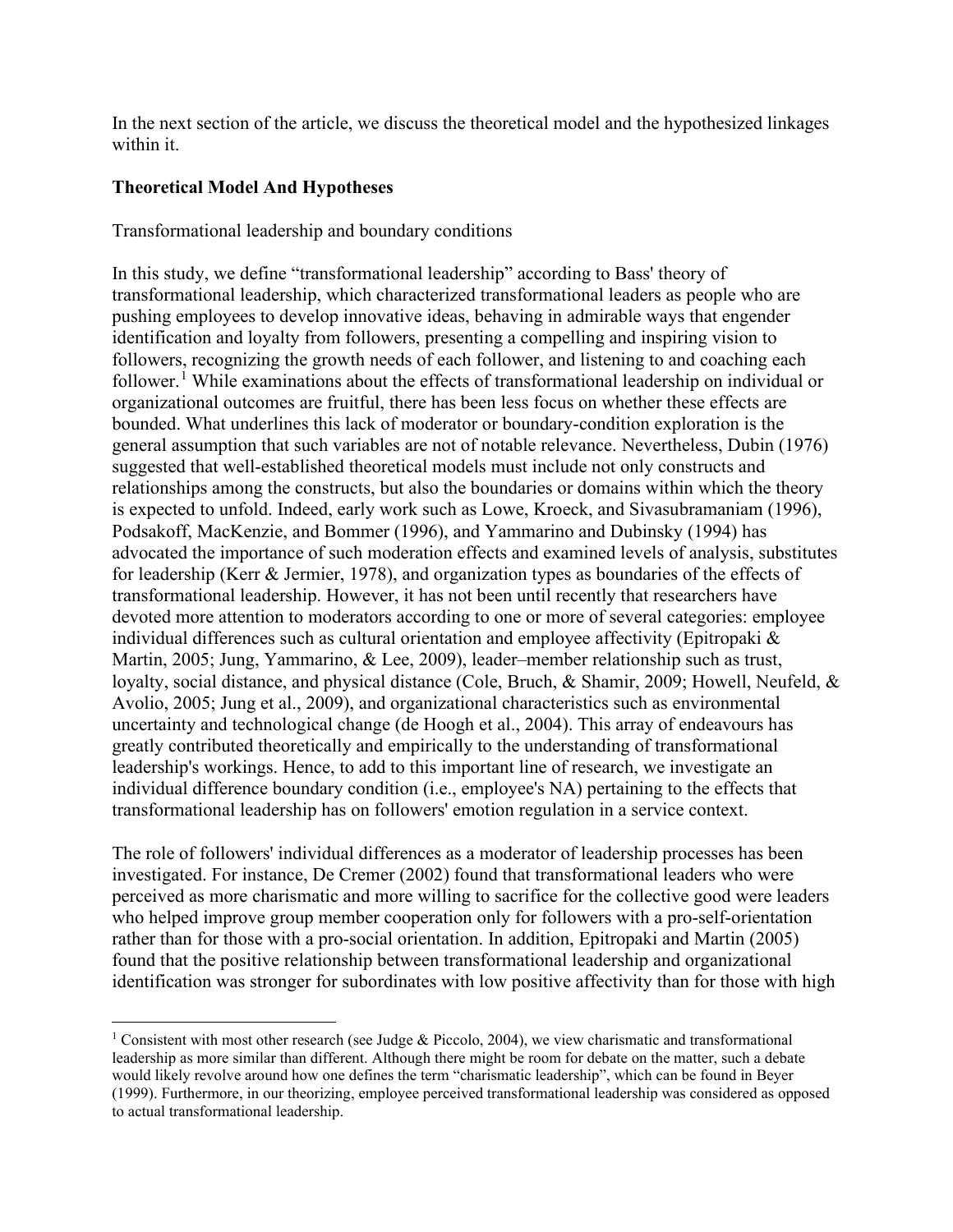positive affectivity and it was stronger for subordinates with high negative affectivity than for those with low negative affectivity. Joining this line of research, we specify that the mediation process proposed, "transformational leadership"–"amplification of positive emotions"–"job satisfaction", is more likely to hold for service workers high in NA than for those low in NA (i.e., a moderated mediation process). In the next section, we discuss transformational leadership, employees' emotion management, and employee disposition and argue for the moderated mediation effect among these constructs.

#### Transformational leadership, emotion regulation, and employee disposition

Emotion regulation theory defines "emotion regulation" as "the processes by which individuals influence which emotions they have, when they have them, and how they experience and express these emotions" (Gross, 1998, p. 275). People consciously regulate their emotions to conform to norms or job demands in the workplace. The individual can regulate their emotions at two intervening points. Involved in the first point is antecedent-focused emotion regulation, where individuals select or modify situations, deploy attention, or reevaluate a situation in order to alter the emotional impact. Involved in the second point is response-focused emotion regulation, where individuals attempt to manipulate their experienced emotions, alter their facial expressions, or monitor their physiological responses. The present study focuses on one type of response-focused emotion regulation—amplification of positive emotions. We define this regulation as one that service employees use to enhance expressions of positive emotions.<sup>[2](#page-4-0)</sup>

High NA individuals possess the propensity to engage in unpleasurable feelings that subsume a variety of aversive emotions such as stress, fear, anger, guilt, nervousness, and anxiety, whereas low NA individuals tend to experience calmness and serenity. Drawing on the social interaction

<span id="page-4-0"></span><sup>&</sup>lt;sup>2</sup> Another conceptualization of emotions is emotional labour (e.g., deep acting vs. surface acting). Côté (2005) asserted that deep and surface acting are two *forms* of emotion regulation and that amplification and suppression of emotions are two *directions* of emotion regulation, Côté combined the form and the direction of emotion regulation and it resulted in a  $2 \times 2$  conceptualization of emotion regulation. He argued that "Employees can amplify an emotion through deep acting by emitting behaviors that initiate or enhance the internal experience and, in turn, the public display of that emotion. They can also amplify an emotion through surface acting by emitting behaviors that initiate or enhance the public display of that emotion when that emotion is not experienced or is experienced at low levels internally" (p. 511). Côté also stated that "I focus on emotion regulation instead of emotional labor because emotion regulation represents a broader and more pervasive set of behaviors" (p. 511). We concur with Côté to choose emotion regulation over emotional labour and argue that, with respect to our model, when one amplified his or her emotion, it could be irrespective of the emotional labour (deep or surface acting): What we refer to by amplification of positive emotions is the "enhancement" of positive emotions regardless of the emotional labour involved. In addition, we focus on amplification of positive emotions rather than on another form of responsefocused emotion regulation (i.e., suppression of negative emotions) because we believe that perceived transformational leadership helps to enhance positive emotions more than to suppress negative emotions on the part of customer contact workers. Transformational leaders have appeared to be more effective at bringing followers' values into alignment with their own (Brown & Treviño, 2006), so they should be more effective at inducing the desired emotion regulation strategies on the part of the employees they supervise. In addition, because the visions of transformational leaders should be positive (Frese, Beimel, & Schoenborn, 2003), desirable (Hauser & House, 2000; Kirkpatrick, Locke, & Latham, 1996), and emotionally appealing (Chemers, 1997), it is reasonable to expect that transformational leaders should be focused more on amplifying followers' expression of positive emotions than on suppressing negative ones. Empirically, we tested suppression of negative emotions as a mediator to replace amplification of positive emotions, but the results were not supportive. However, we did control suppression in our model.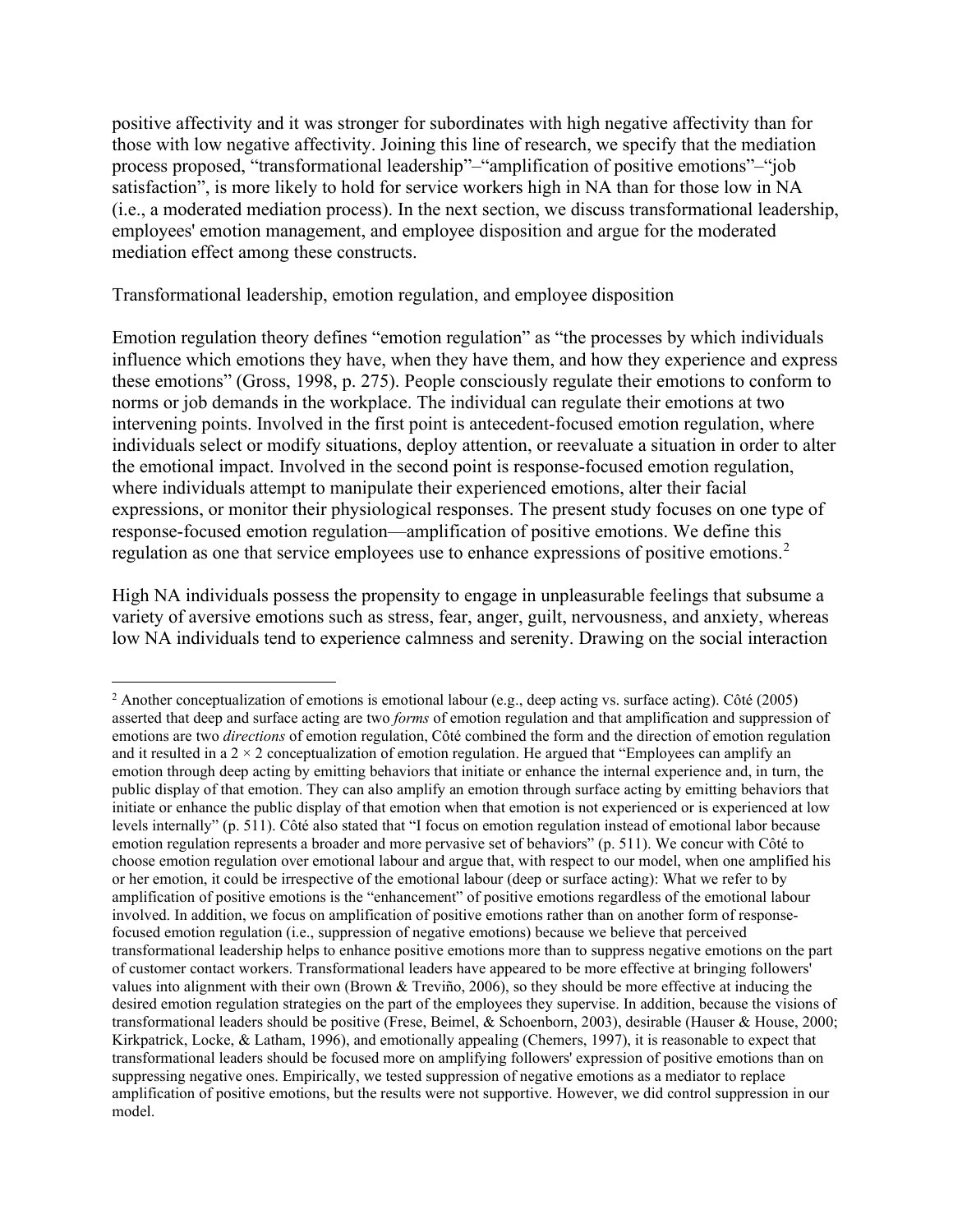model (Berry & Hansen, 1996; Côté, 2005), our study argues that NA will moderate both the link of "transformational leadership"–"amplification of pleasant emotions" and the link of "amplification of pleasant emotions"–"job satisfaction".

For the link of "transformational leadership"–"amplification of pleasant emotions", transformational leadership will relate to amplification of positive emotions for high NA employees more strongly than for low NA employees. Findings based on Berry and Hansen's (1996) social interaction model concerning NA revealed that NA was positively correlated with the overall number of individuals' dyadic social interactions as well as with the amount of time spent in the interactions. The findings also showed that when asked to report whether the interactions were pleasant, high NA people reported more enjoyable group interactions than did low NA people. One of the reasons may be reflected in Schachter's (1959) proposition regarding affiliation: High NA people are predisposed to find comfort, social reassurance, and social evaluation to reduce anxiety. For this reason, it is through these interactions that high NA individuals cope with unpleasant emotions and are receptive to positive emotions. Conceivably, when service employees with high NA interact with a transformational leader who "attends to each follower's needs, acts as a mentor or coach to the follower, and listens to the follower's concerns and needs" (Judge & Piccolo, 2004, p. 755), those interactions serve to ease the undesirable feelings and to promote the positive feelings on the part of the service employees. In turn, those NA employees whose positive emotions are evoked may be in a relatively strong position to express or enhance their positive emotions to customers. Therefore, taking these various facts and assertions together, we propose that interactions with transformational leaders will play a greater catalytic role in high NA service workers than in low NA service workers, helping the former advance the amplification of positive emotions to customers.

For the link of "amplification of pleasant emotions"–"job satisfaction", we believe that emotion regulation may have salutary effects on employee attitude. Hochschild's (1983) original treatment of emotional labour suggested that any attempts at regulation are likely to be inwardly taxing, an argument that deeply influenced subsequent research (e.g., Bono, Foldes, Vinson, & Muros, 2007; Grandey, 2003). However, researchers have recognized that emotion regulation may have salutary effects. Although the literature on the relationship between emotion regulation and job satisfaction is somewhat inconsistent (Grandey, 2000), the social interaction model of emotion regulation (Côté, 2005; Côté & Morgan, 2002) may shed light on how emotion management leads to positive outcomes. The social interaction model predicts that "certain types of emotion regulation have positive effects on work outcomes such as job satisfaction and intentions to quit" (Côté & Morgan, 2002, p. 949). The model proposed a reciprocal perspective in that how service senders regulate their emotions has an effect on service receivers' responses, which in turn bring about positive outcomes for the senders. For instance, it may be the customers' positive facial feedback and quality relationships with customers resulting from a pleasant interaction with the service workers that lead to employees' elevated job attitudes. In fact, empirical research reveals that employee amplification of positive emotion led to a higher level of employee job satisfaction (Côté & Morgan, 2002). Also, Diefendorff and Richard (2003) found that self-perceived demands to express positive emotions were positively related to job satisfaction, whereas demands to suppress negative emotions were negatively related to job satisfaction.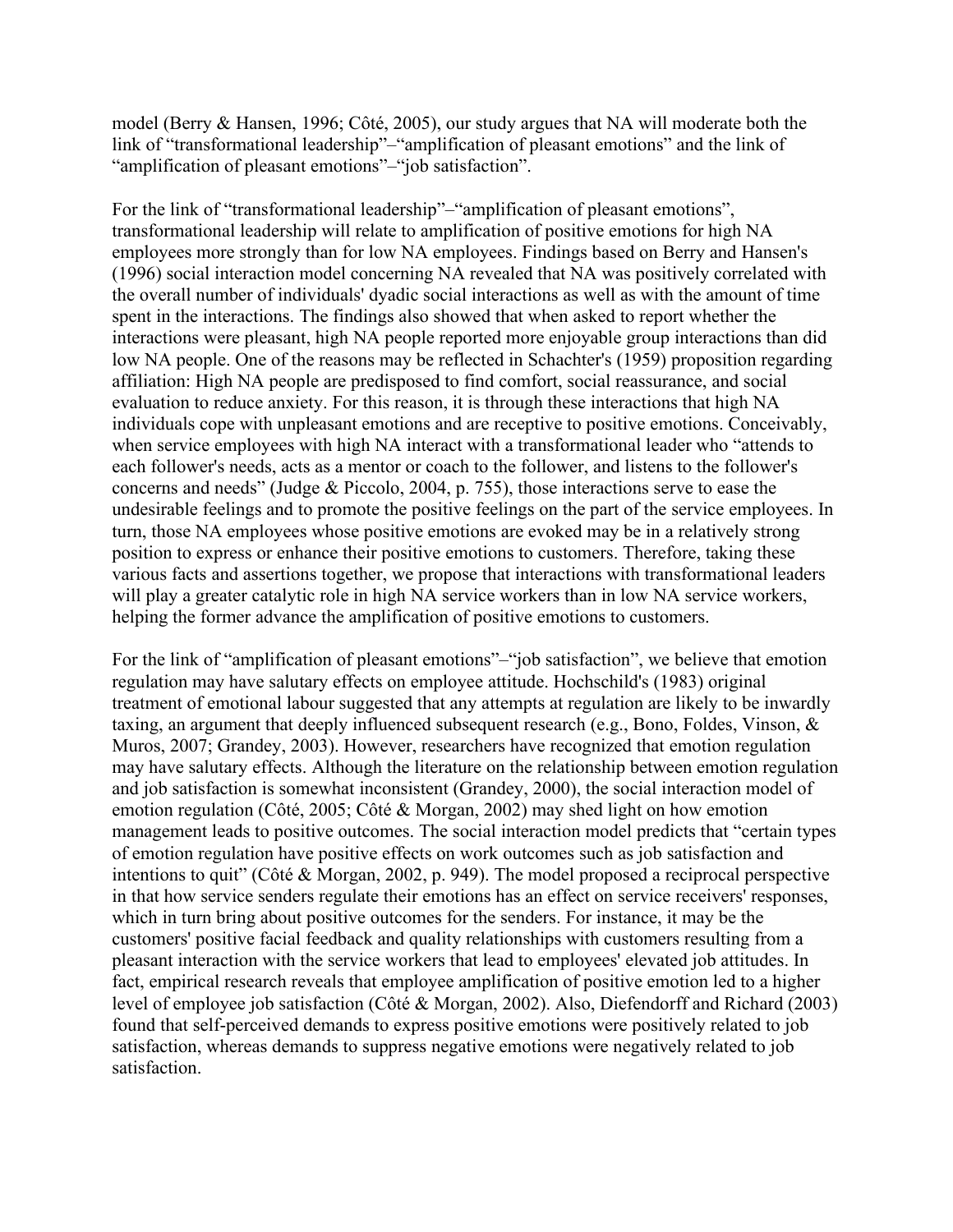Moreover, in light of the aforementioned social interaction model of affectivity (Berry  $\&$ Hansen, 1996), interacting with customers may serve to ease negative feelings of high NA individuals. Thus, high NA workers may be more likely to express, display, and enhance their positive emotions towards customers, through which process the workers enjoy the job. And thus, we argue that the positive effect of amplifying pleasant emotions on job satisfaction is more pronounced for high NA people who are in need of social interactions than for low NA people. As a result of these discussions, it follows that NA moderates the entire mediation process by amplification of pleasant emotions. For this reason, we hypothesize the following:

**Hypothesis 1:** Negative affectivity will moderate the indirect effect of transformational leadership on employee job satisfaction (via amplification of pleasant emotions). Specifically, the indirect effect will be stronger when negative affectivity is high rather than when negative affectivity is low.

Job satisfaction, service performance, and customer outcomes

Turning to the right-hand side of the model, we posit that service performance partially mediates the effect of job satisfaction on customer outcomes. The service literature has distinguished between customer-service prescribed role behaviour and customer-service extrarole behaviour. The former refers to helpful behaviours that are directed at customers, that are essentially part of employees' role requirements, and that include being courteous and knowledgeable in customer encounters; the latter refers to service-related behaviours that go beyond job prescriptions and that are both voluntary and noncompensable (Blancero, Johnson, & Lakshman, 1996). Most of the current service literature has treated service performance as behaviour-based inrole performance (Borucki & Burke, 1999; George, 1991; Liao & Chuang, 2004, 2007). Following this line of conceptualization, we defined service performance as service workers' behaviours that are part of employees' role prescriptions and that function to meet customer needs. It should also be noted that our service performance construct differs from other service concepts such as displaying positive emotions to customers.<sup>[3](#page-6-0)</sup>

In relation to the mediation process, the associations between employee job satisfaction and customer outcomes are predicted to be partially mediated by service performance. We define job satisfaction as "a pleasurable or positive emotional state resulting from the appraisal of one's job or job experiences" (Locke, 1976, p. 1304). We draw on the service-profit chain framework (Heskett, Jones, Loveman, Sasser, & Schlesinger, 1994), which posits that satisfied employees are more productive and offer more recommendable service than unsatisfied employees and, therefore, yield better customer reactions than unsatisfied employees. A recent meta-analytic review revealed that employee job satisfaction and customer satisfaction correlated significantly at .23 (Brown & Lam, 2008). In addition, although critics have argued that the relationship between job satisfaction and job performance might be spurious, reciprocal, reversed, nil,

<span id="page-6-0"></span><sup>&</sup>lt;sup>3</sup> Service performance should not be confused with customer perceptions of the service provided, which refer to the results of service performance. Ryan and Ployhart (2003) pointed out that it is difficult to define and measure customer service performance because it is not conceptualized in the same way in the industrial-organizational (I-O) psychology and the marketing literatures. In the I-O literature, service performance is a specific type of employee job performance that relates to customer "coproduction", meaning that it may be determined by a combination of the provider's behaviour, the receiver's behaviour, and the interaction between the provider and the receiver. In the marketing literature, the focus is on the customer's perspectives such as satisfaction and quality.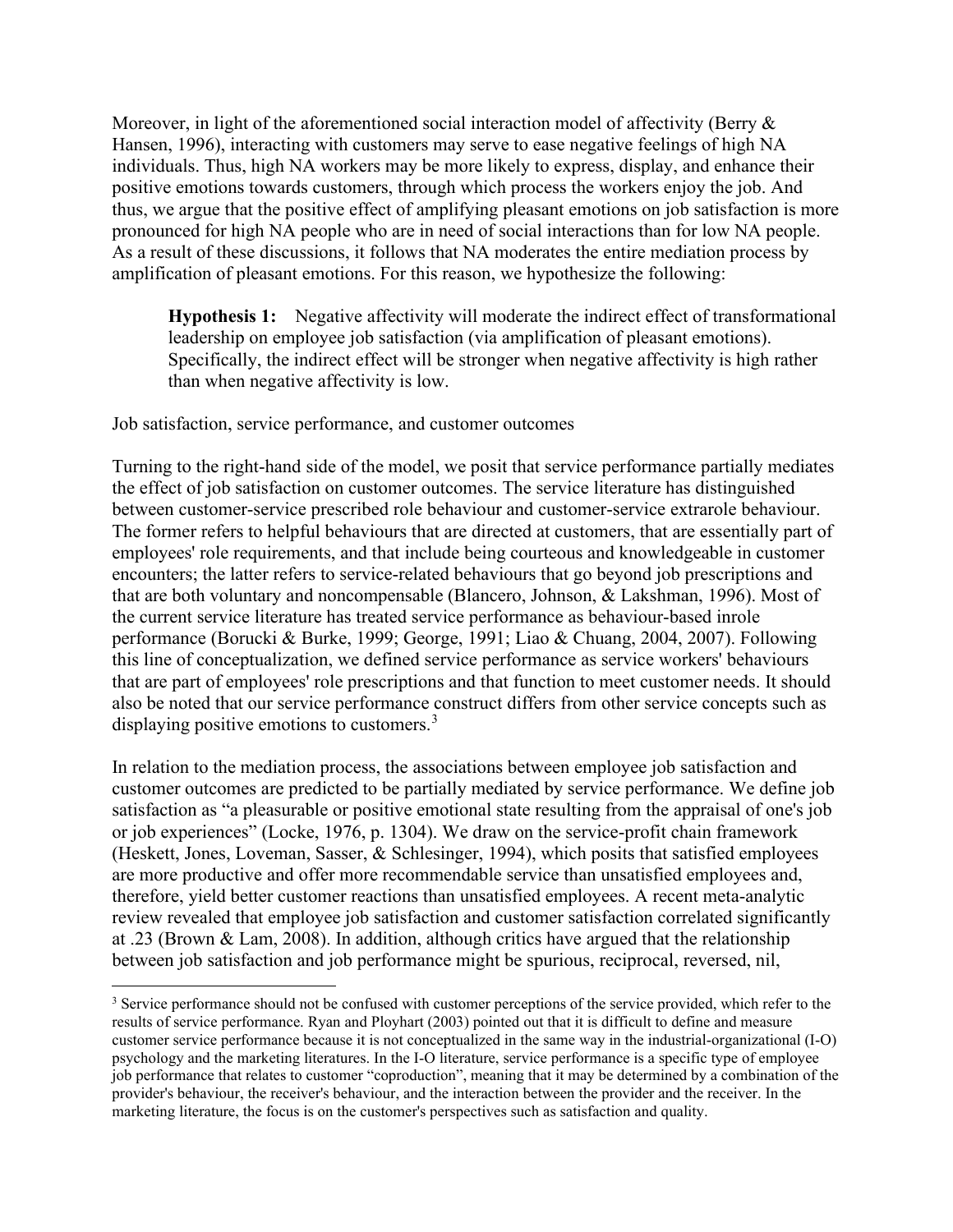moderated, or reconceptualized (see Judge, Thoresen, Bono, & Patton, 2001, for a review), a common assertion about this relationship has rested on the human-relations movement model, which stated that attitudes lead to behaviour. Most researchers believe that people who evaluate an object with a positive attitude react to that object with behaviours that support the attitude (Eagly & Chaiken, 1993; Fishbein, 1973). The empirical results have been well established. In a review of 312 studies, Judge et al. estimated the relationship between job satisfaction and job performance to be .30 across various occupations and this relationship was .28 for service positions such as salespersons. Consequently, one would expect that job satisfaction would be positively related to service performance.

As for the links between service performance and customer evaluations, in Parasuraman, Zeithaml, and Berry's (1985) service quality model, service quality was a function of a comparison between expectations and performance; such comparisons involved processes, which referred to how and how well the service was delivered: service performance. Therefore, we anticipate relationships between service performance and three customer outcomes. First, we include customer satisfaction as "an overall evaluation based on the customer's total purchase and consumption experience with a good or service over time" (Luo & Bhattacharya, 2006, p. 3). Research indicates that service performance is positively related to customer satisfaction (Grandey, Fisk, Mattila, Jansen, & Sideman, 2005; Liao & Chuang, 2004). Second, as noted by Payne and Webber (2006, p. 366), beyond positive customer attitudes (customer satisfaction), another aspect of the customer relationship is more behavioural—"spreading the word (positive word-of-mouth or complaining behavior)". Thus, we also hypothesize that service performance will be positively related to customers' willingness to recommend the organization to others. Finally, customer loyalty is seen as a related but distinct aspect of the customer service relationship (Payne & Webber, 2006). One aspect of customer loyalty is a customer's intention to remain with a service provider. Indeed, in the marketing literature, customer loyalty is often conceptualized and measured as an intention to use the product or service in the future (see Johnson, Herrmann, & Huber, 2006). As with the other customer outcomes, we expect a positive relationship between service performance and customer intention to return to the service provider.

**Hypothesis 2:** Service performance will partially mediate the relationship between job satisfaction and (a) customer satisfaction, (b) customer recommendation, and (c) customer intention to return.

Transformational leadership, emotion regulation, and customer service

It is also theoretically and practically interesting to investigate whether, in a service context, transformational leadership leads to favourable customer evaluations or attitudes via the mediation of employee emotion regulation, job satisfaction, and service performance. Although research on the effects of transformational leadership has been plenteous, very little attention has been paid to the process by which transformational leadership helps improve customer feedback, which ultimately leads to organizational sales volume (Keiningham & Vavra, 2001). Of the few studies addressing this mediation mechanism, Liao and Chuang (2007) found employee job satisfaction to mediate the relationship between transformational leadership and service performance, which finally led to long-term service relationships with customers. Jayakody and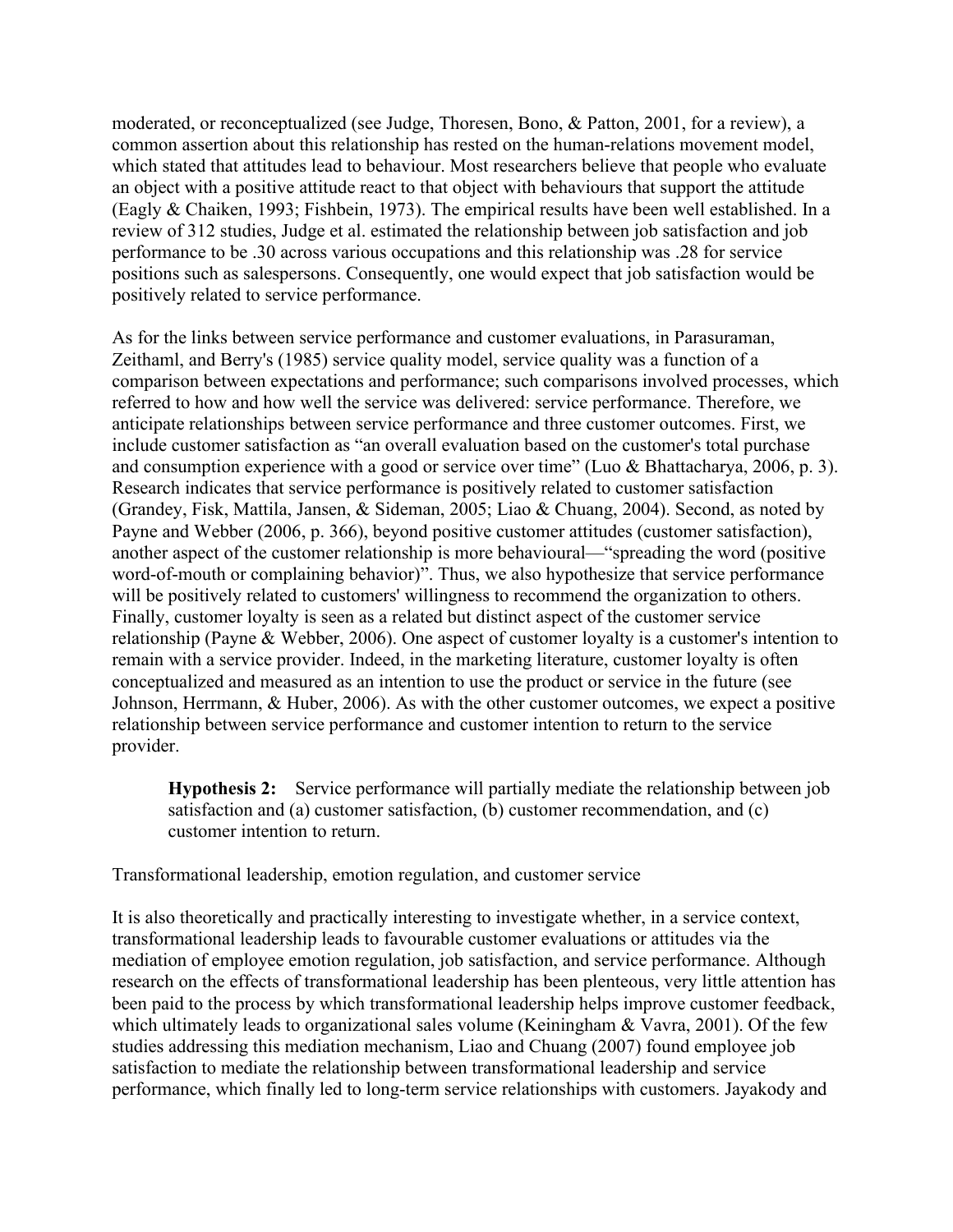Sanjeewani (2006) attested that transformational leadership was related to customer commitment via customer trust. Last, although not a direct test of transformational leadership, Schneider et al. (2005) found that unit service climate and customer-focused organizational citizenship behaviour fully mediated the relationship between unit service leadership behaviour and unit customer satisfaction, which ultimately led to unit sales. We add to this limited but important literature by investigating the intermediate role of employee emotion regulation. If the mediation process holds, following the arguments for the two preceding hypotheses, transformational leadership and employee amplification of positive emotions will have stronger indirect effects on the three customer outcomes for individuals high in NA than for individuals low in NA.

**Hypothesis 3:** Transformational leadership (a) and employee amplification of positive emotions (b) will be more strongly related to the customer outcomes, as mediated through job satisfaction and service performance, when negative affectivity is high than when negative affectivity is low.

### **Method**

### Participants and procedure

Our data, in the form of manager-employee-customer sets, were collected in 52 stores from organizations in Taiwan. One contact person was located in each organization, and this person was handed the survey package (including survey-distribution instructions and three types of surveys) and was instructed to identify supervisor–employee dyads and invite the two parties to take part in the study respectively. Because the contact person and the study's researchers had no access to customers served by the employee participants, the employees were then asked to identify their customer for participation. All respondents were ensured of confidentiality, and all surveys were hand-distributed and returned, sealed, directly to the contact or researchers. Two rounds of reminders were made to the contacts and the respondents.

The participating service employees whom this study approached were emotional labourers. These labourers were required to exhibit positive affect with customers and to interact face-toface with their boss and customers frequently. The labourers held a variety of service jobs such as sales clerk (39.6%), insurance agent (27.5%), bank teller (9.5%), and hairdresser (6.3%). Of the 227 surveys distributed to employees, 214 were returned (a 94% response rate). Employees provided data on their manager's transformational leadership, as well as on their own amplification of positive emotions, NA, and job satisfaction. The respondents were, on average, 30.0 years old, had a mean of 14.8 years of education, had an average organizational tenure of 2.5 years, and were, in 64% of the cases, female. The majority of the respondents held service jobs in the industries of finance, insurance, and real estate (36.9%), service (29.7%), manufacturing (12.2%), and retail trade (10.8%). Our study contacted 56 store managers, of whom 55 (98%) completed and returned an equal number of surveys (one survey per manager). These surveys were evaluations by the managers regarding their employees' service performance. Fifty per cent of participating managers were female; they were on average 37.5 years old, had 15.2 years of education, and had 4.2 years of organizational tenure. Our study distributed 227 customer surveys, of which 210 were returned (93%). Customers were asked to assess their satisfaction with the service, their willingness to return, and their intention to recommend. The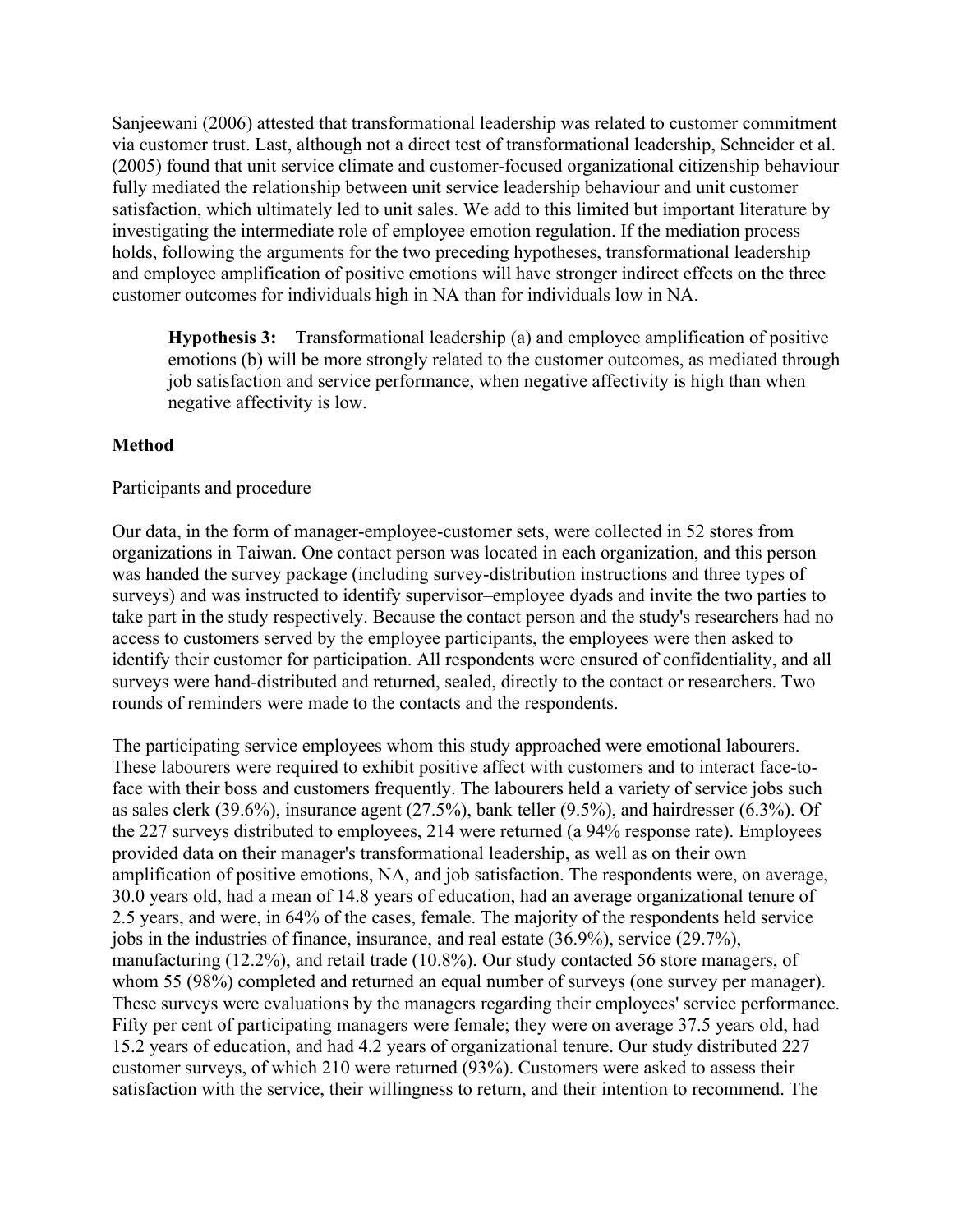customer sample was 64% female, and each customer was on average 30.3 years old, had 15.0 years of education, and had 4.2 years of customer tenure with the organization with an average of 8.8 visits to date. With the surveys returned, we were able to identify 204 usable matched data from managers, employees, and customers from 52 stores.

# Measures

As our adopted scales were originally in English, we followed previously established protocols of backtranslation (Brislin, 1980) to ensure that the translated Chinese version had similar meanings. In essence, two bilinguals fluent in English and Chinese were hired, with one translating the English survey to Chinese and the other cross-translating the items back to English. The researchers and the bilinguals met to resolve any semantic inconsistencies by undertaking minor adjustments in word choice prior to implementation of the survey. We describe our measures in the following sections.

# *Transformational leadership*

We adopted 20 items from the Multifactor Leadership Questionnaire–5X (MLQ-5X-short; Bass & Avolio, 2000) measuring transformational leadership. The employees rated their direct supervisor's leadership on a 5-point Likert scale with scale anchors ranging from 1 ("not at all") to 5 ("always"). Sample items include "Spends time teaching and coaching" and "Talks optimistically about the future". The coefficient alpha was .93 for this scale.

# *Employee amplification of pleasant emotions*

We assessed employees' amplification of pleasant emotions by asking employees to rate the extent to which they, in the presence of a customer, enhanced or exaggerated their displays of three emotional states—delighted, happy, and joyful, all taken from the Differential Emotion Scale (DES; Izard, 1977). We used a 7-point scale ranging from 1 ("rarely") to 7 ("very often"). The coefficient alpha was .97.

# *Job satisfaction*

We used Brayfield and Rothe's (1951) five-item overall job satisfaction measure. Employees rated their satisfaction with the job on a 7-point response scale ranging from 1 ("strongly disagree") to 7 ("strongly agree") with such items as "I feel fairly satisfied with my present job" and "I consider my job to be rather unpleasant" (reverse scored). The coefficient alpha for this scale was .82.

# *Negative affectivity*

We measured employees' negative affectivity as a trait by using the 10-item negative affect scale from PANAS (Watson, Clark, & Tellegen, 1988). Employees indicated the extent to which they generally felt each of the emotions, such as nervous, afraid, and distressed, by entering a number from 1 ("very slightly or not at all") to 5 ("extremely"). The Cronbach's alpha was .87.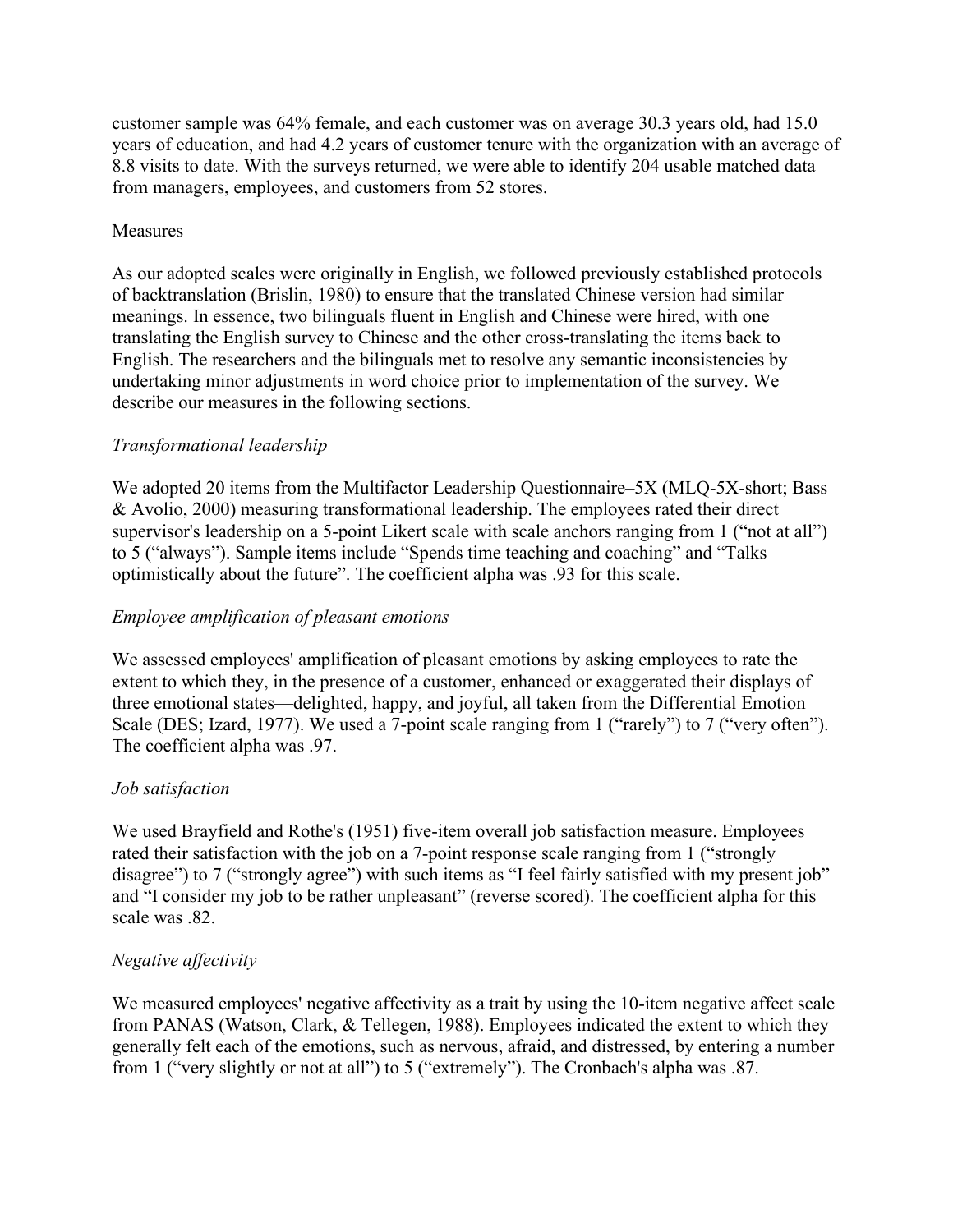### *Service performance*

Supervisors gauged employees' service performance by using seven items from the Sales Personnel Service Performance Scale (Burke, Rupinski, Dunlap, & Davison, 1996), as adapted in Liao and Chuang (2004), where a thorough construct validation of the measure was performed in a restaurant setting. The scale anchor ranged from 1 ("strongly disagree") to 11 ("strongly agree"), with sample items such as "Being able to help customers when needed" and "Asking good questions and listening to find out what a customer wants". The coefficient alpha for this scale was .93.

# *Customer outcomes*

We measured three customer-reaction variables: customer satisfaction, customer recommendation, and intention to return. *Customer satisfaction* was assessed based on the threeitem scale by Gotlieb, Grewal, and Brown (1994). A sample item follows: "Overall, I am satisfied with the decision to come to this store". *Customer recommendation* (two items) and *intention to return* (three items) were adopted from Webster and Sundaram (1998). Sample items were "I will recommend this store to others" and "I am sure that I will not use the services of this store" (reverse scored), respectively. All items were on a 7-point scale ranging from "strongly disagree" to "strongly agree". The coefficient alphas were .94, .88, and .91, respectively.

We controlled for employee positive affectivity and suppression of negative emotions.<sup>[4](#page-10-0)</sup> *Positive affectivity* was measured using the 10-item positive affect scale from PANAS (Watson et al., 1988). Customer contact workers were asked to rate the extent to which they generally felt each of the emotions, such as being excited, enthusiastic, and active and entered a number from 1 ("very slightly or not at all") to 5 ("extremely"). The Cronbach's alpha was .79. To assess *suppression of negative emotions*, we asked service employees to rate the extent to which they inhibited or decreased their customer-oriented displays of nine emotional states such as displays of anger, fear, and sadness (DES; Izard, 1977). A 7-point scale ranging from 1 ("rarely") to 7 ("very often") was applied. The coefficient alpha was .96.

# Data analyses

We assessed the convergent and discriminant validity of our constructs with a confirmatory factor analysis, following the recommendations in Anderson and Gerbing (1988) and using maximum likelihood with LISREL 8.54 (Jöreskog & Sörbom, 2003). The three estimated models (Table 2; see later) were based on the covariance matrix and were evaluated according to itemlevel data. We used multiple fit indices to assess model fit:  $\chi^2$ ,  $\chi^2/df$ , root mean square error of approximation (RMSEA) and its confidence interval, comparative fit index (CFI), and incremental fit index (IFI) (Jöreskog & Sörbom, 1993). As  $\chi^2$  is sensitive to sample size,  $\chi^2$ /df of three or less is taken as an alternative useful guideline for accepting a model (Carmines & McIver, 1981). In addition, for a model to be acceptable, the RMSEA value has to be lower than .08 (Jöreskog & Sörbom, 1993) and the minimum acceptable value of CFI and IFI is .90 (Bentler

<span id="page-10-0"></span><sup>4</sup> We thank an anonymous reviewer for this suggestion.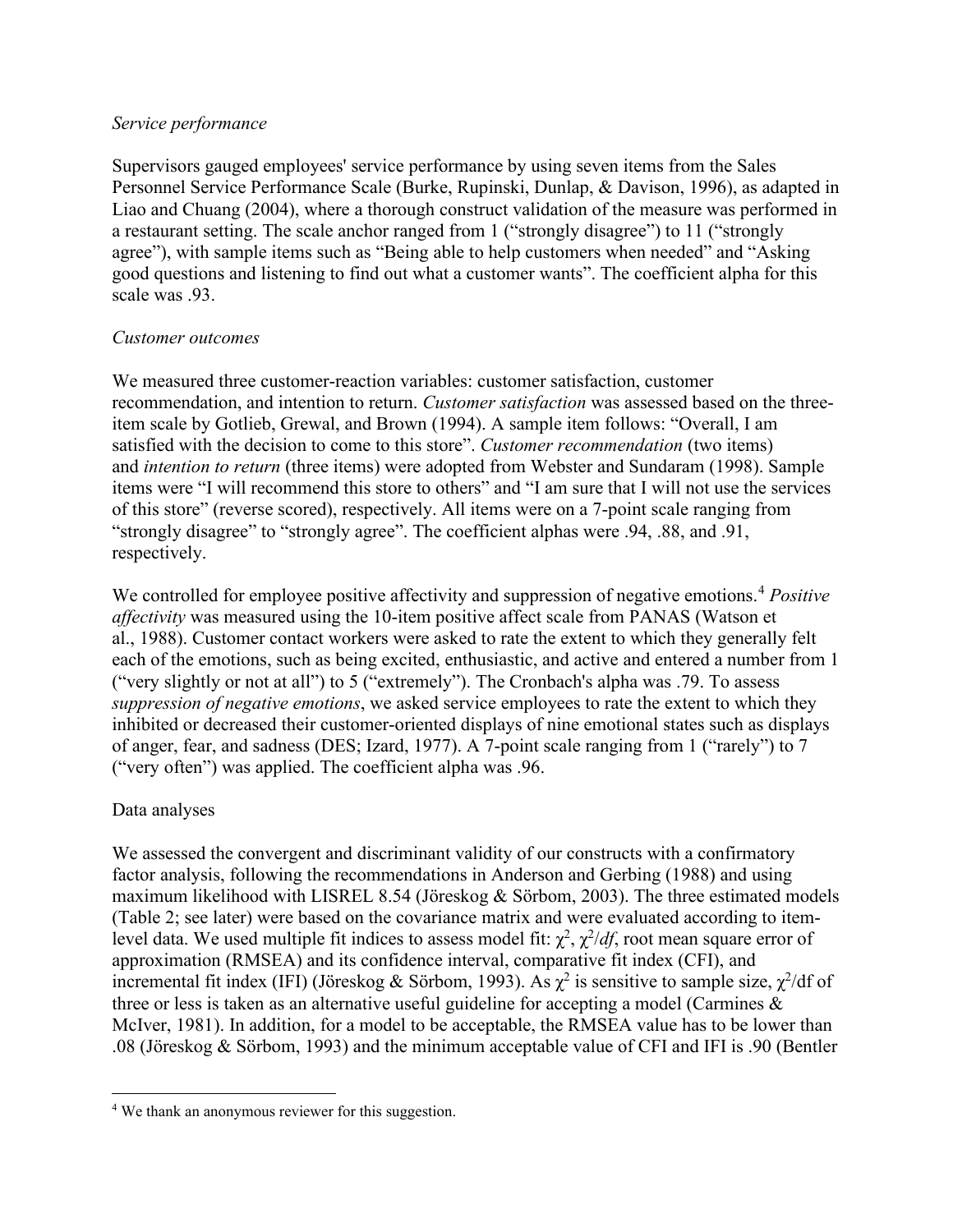& Bonett, 1980). Whenever we compared nested models with each other, we used the Chi-square difference tests suggested by Anderson and Gerbing.

Our data were multilevel in nature because employees from the same store were exposed to a similar environment and thus the independence assumption of ordinary least square (OLS) might be violated. For this reason, we adopted hierarchical linear modelling (HLM; Raudenbush & Bryk, 2002) that explicitly accounts for the nested nature of the data to test all of the study hypotheses. Because we did not have Level 2 predictors, all independent variables were entered at Level 1 and were grand-mean centred.

To test the hypothesized moderated mediation effect (Hypothesis 1), we followed the steps recommended in Muller, Judd, and Yzerbyt  $(2005)^5$  $(2005)^5$  $(2005)^5$  and examined three particular conditions accordingly: (1) a significant effect of transformational leadership on job satisfaction; (2) a significant effect of transformational leadership on amplification of positive emotions and a significant interaction between transformational leadership and negative affectivity predicting amplification of positive emotions; and (3) a significant effect of amplification of positive emotions on job satisfaction and a significant interaction between amplification of positive emotions and negative affectivity predicting job satisfaction. Hypothesis 1 is established when all the three conditions hold.

To test Hypothesis 2, we followed Baron and Kenny's (1986) procedures for the partial mediation test. Three conditions were applied: (1) a significant effect of job satisfaction on customer outcomes; (2) a significant effect of job satisfaction on service performance; and (3) significant effects of job satisfaction and service performance on customer outcomes.

When testing the multiple-path mediation effects as posited in Hypothesis 3, we adopted the joint significance test (JST), which was recognized as one that controls Type I error well and that has good power via a Monte Carlo study (Taylor, MacKinnon, & Tein, 2008). For the JST, testing the null hypothesis of no mediation required a separate hypothesis test for each of the mediated paths. If all null hypotheses were rejected, the null hypothesis of no mediation was rejected; thus the multiple-path mediated effect is sustained (e.g., Mensinger, Lynch, TenHave, & McKay, 2007).

At last, in an effort to further corroborate the robustness of the HLM results and to reexamine the hypotheses, additional analyses were performed to use OLS regressions pooling observations across stores. OLS does not take into consideration the nesting nature of the data and, thus, biased estimates of standard errors may result; however, OLS produces (1) estimates more robust against model misspecification than the estimates produced by HLM, and (2) estimates more stable in small samples than estimates in large samples (James & Williams, 2000). Hence, OLS was applied for checking purposes.

<span id="page-11-0"></span> $<sup>5</sup>$  Muller et al. (2005) introduced three cases of moderated mediations. The first case specified that the moderator</sup> moderated only the relationship between the independent variable and the mediator, the second case specified that the moderator moderated only the relationship between the mediator and the dependent variable, and the third case specified that the moderator moderated both the relationship between the independent variable and the mediator and the relationship between the mediator and the dependent variable. For each case, the equations formed were identical but the coefficients required to be significant varied. Our Hypothesis 1 followed the third case.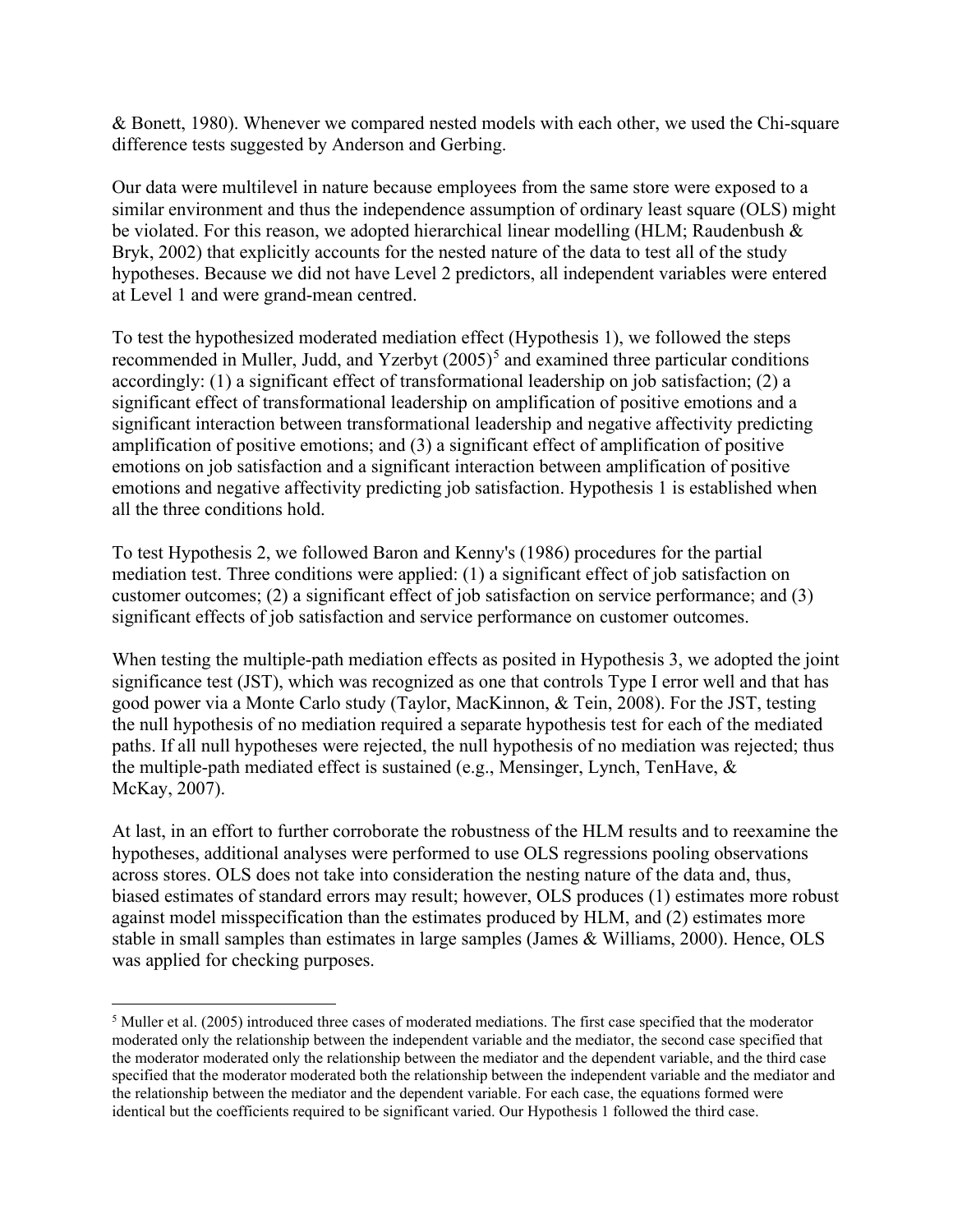#### **Results**

Table 1 shows the means, standard deviations, reliability coefficients, and correlations of all the study variables. We present in the following the results of the confirmatory factor analysis models, hierarchical linear modelling, and additional analyses.

**TABLE 1.** Means (*M*), standard deviations (*SD*), and intercorrelations of study variables

| <i>Variable</i>                                                              | M    | <b>SD</b> |        | 2                            | 3   | 4                                                             | 5   | 6   |     | 8                                                 | у | 10 |
|------------------------------------------------------------------------------|------|-----------|--------|------------------------------|-----|---------------------------------------------------------------|-----|-----|-----|---------------------------------------------------|---|----|
| 1. Transformational leadership                                               | 3.27 | 0.65      | .93    |                              |     |                                                               |     |     |     |                                                   |   |    |
| 2. Employee amplification of pleasant emotions $5.12 \quad 1.16 \quad .30**$ |      |           |        | .97                          |     |                                                               |     |     |     |                                                   |   |    |
| 3. Employee suppression of unpleasant emotions 4.30 1.36                     |      |           | .07    | .08                          | .96 |                                                               |     |     |     |                                                   |   |    |
| 4. Employee negative affectivity                                             |      |           |        | 2.44 $0.68 - 16* - 22**$ .09 |     | .87                                                           |     |     |     |                                                   |   |    |
| 5. Employee positive affectivity                                             | 3.23 |           |        | $0.50$ $.31**$ $.30**$       | .03 | $20**$                                                        | .79 |     |     |                                                   |   |    |
| 6. Job satisfaction                                                          |      |           |        |                              |     | 4.74 0.91 .56** .51** .04 - 37** .27**                        |     | .82 |     |                                                   |   |    |
| 7. Service performance                                                       | 8.52 |           |        |                              |     | $1.68$ $.25^{**}$ $.18^{*}$ $-.02$ $.01$ $.15^{*}$ $.21^{**}$ |     |     | .93 |                                                   |   |    |
| 8. Customer recommendation                                                   | 5.21 |           |        |                              |     | $1.09$ $.28**$ $.29**$ $-02$ $-17*$ $.12$ $.29**$ $.24**$     |     |     |     | .88                                               |   |    |
| 9. Customer intention to return                                              | 5.31 | 1.20      | $.18*$ |                              |     | $.22^{**}$ -.06 -.04 .19** .21** .16* .42** .91               |     |     |     |                                                   |   |    |
| 10. Customer satisfaction                                                    | 5.25 |           |        | $0.97$ $.28**$ $.28**$       |     | $.00 - 17*$                                                   |     |     |     | $0.08$ $0.30**$ $0.21**$ $0.86**$ $0.40**$ $0.94$ |   |    |

 $n = 204$ . Coefficient alpha reliability estimates are listed in bold on the diagonal.  $\frac{*}{b} < 0.05$ ,  $\frac{*}{b} < 0.01$ .

#### Confirmatory factor analysis models

A series of confirmatory factor analyses were performed, and the model fit results are presented in Table 2. CFA1 refers to the general-factor model where all study measures point to the same factor. CFA2 refers to a three-factor source-related measurement model consisting of employee factors (i.e., transformational leadership, employee amplification of pleasant emotions, NA, and employee job satisfaction), manager factors (i.e., service performance), and customer factors (i.e., customer satisfaction, customer returning, and customer recommendation). CFA3 refers to the hypothesized measurement model and contains eight latent variables: transformational leadership, amplification of pleasant emotions, employee NA, employee job satisfaction, service performance, customer satisfaction, customer intention to return, and customer recommendation. Inspection of the fit indices across models indicates that CFA3 fit the data best,  $\chi^2(1297, N = 204) = 2514.75, p < .01, \chi^2/df = 1.94, RMSEA = .068, CFI = .94, IFI = .94, and$ yielded a significantly better fit than did CFA1,  $\Delta \chi^2 = 6210.61$ ,  $df = 28$ ,  $p < .001$ , and CFA2,  $\Delta \chi^2 = 2858.25$ ,  $df = 25$ ,  $p < .001$ . Furthermore, the 90% confidence interval of RMSEA for CFA3 did not overlap with the confidence intervals of either of the other models (CFA1 and CFA2) (Fabrigar, Wegener, MacCallum, & Strahan, 1999). In CFA3, all items loaded significantly on their posited underlying construct except for one from the transformational leadership scale. We decided to retain this item to maintain the completeness of the scale (and it was later found that the models with this item maintained and removed produced identical hypothesis-testing results and that the effect sizes were almost identical). Thus, the assertion that convergent validity applies to our intended model is warranted.

Anderson and Gerbing (1988) suggested that to examine discriminant validity, one is to investigate whether the confidence interval around the estimated correlation parameter  $(\phi_{ii})$  of each pair of the constructs excludes the value of one. Our investigation showed that no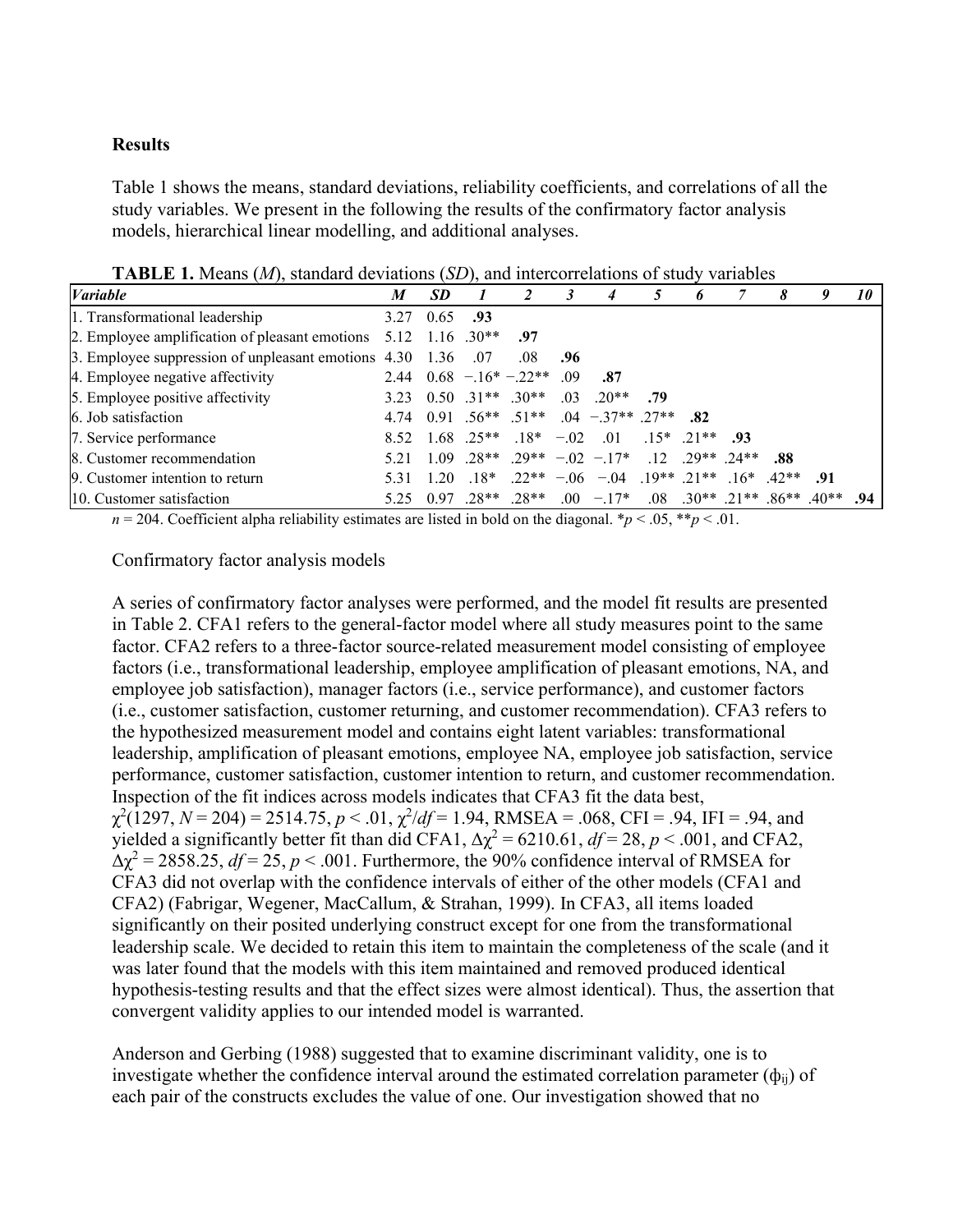confidence interval of the parameter for the CFA3 contained the value of one  $(p < .05)$ , corroborating both the distinctiveness of the latent constructs and, thus, the discriminant validity. All together, these results provide evidence for the convergent and discriminant validity of the proposed eight-factor model.

| <b>THOMAS, MORTH ROUGHO OF COMMUNICI</b>         |      | Tuetor unui võib mõuelb |             |              |     |     |
|--------------------------------------------------|------|-------------------------|-------------|--------------|-----|-----|
| Confirmatory factor analysis models <sup>a</sup> |      |                         | $\chi^2/df$ | <b>RMSEA</b> | CFI |     |
| CFA1: One factor                                 | 1325 | 8725.36*                | 6.59        | .166         |     |     |
| CFA2: Three factors                              | 1322 | 5373.00*                | 4.06        |              | .84 | .84 |
| $CFA3$ : Eight factors <sup>b</sup>              | 1297 | $2514.75*$              | -94         | .068         | 94  | 94  |

**TABLE 2.** LISREL results of confirmatory factor analysis models

 $n = 204$ .  $df =$  degree of freedom;  $\chi^2/df =$  Chi-square ratio (i.e., Chi-square divided by degrees of freedom); RMSEA = root mean square error of approximation; CFI = comparative fit index; IFI = incremental fit index. <sup>a</sup>In CFA3, the eight factors are transformational leadership, amplification of pleasant emotions, employee negative affectivity, employee job satisfaction, service performance, customer satisfaction, customer intention to return, and customer recommendation. In CFA2, each of the variables is assigned to one of three factors: employee, manager, and customer. The employee factor lumps together transformational leadership, amplification of pleasant emotions, employee negative affectivity, and employee job satisfaction. The manager factor refers to service performance. The customer factor lumps together customer recommendation, customer intention to return, and customer satisfaction. CFA1 refers to the general-factor model where all study measures pointed to the same factor. <sup>b</sup>CFA3 best fits the data among the three measurement models.  $\frac{*}{p}$  < .01.

### Hierarchical linear modelling results

Hypothesis 1 proposes that negative affectivity will moderate the indirect effect of transformational leadership on employee job satisfaction (via amplification of pleasant emotions) such that the indirect effect will be stronger when negative affectivity is high than when negative affectivity is low. As reported in Model 1 of Table 3, transformational leadership was positively significantly related to job satisfaction,  $\hat{\gamma} = .63$ ,  $p < .01$ , supporting condition 1. Model 2 reveals that transformational leadership was positively related to amplification of positive emotions,  $\hat{y}$  = .30,  $p < 0.05$ , and that the interaction between transformational leadership and negative affectivity was also significant,  $\hat{\gamma} = .40$ ,  $p < .05$ , lending support to Condition 2. Model 3 shows a positive and significant relationship between amplification of positive emotions and job satisfaction,  $\hat{\gamma}$  = .24,  $p < 0.01$ , but the effect of the interaction between amplification of positive emotions and negative affectivity was not significant,  $\hat{\gamma} = -0.02$ , *ns*; thus, Condition 3 was not supported. Hence, the results did not yield full support for our hypothesis that NA would moderate the link between transformational leadership and amplification of positive emotions and the link between amplification of positive emotions and job satisfaction. However, our results conformed to the required conditions in the first case of moderated mediation that was described by Muller et al. (2005) (see Footnote 5). In this case, the requirement for a significant relationship between amplification of positive emotions and job satisfaction is relaxed.<sup>[6](#page-13-0)</sup> Therefore, we conclude that whereas Hypothesis 1 was not fully supported, NA did moderate the relationship between transformational leadership and amplification of positive emotions.

<span id="page-13-0"></span> $6$  In the first case of the moderated mediation (Muller et al., 2005), the conditions required included (1) a significant effect of the transformational leadership on job satisfaction; (2) a significant interaction between transformational leadership and negative affectivity predicting amplification of positive emotions; and (3) a significant effect of amplification of positive emotions on job satisfaction.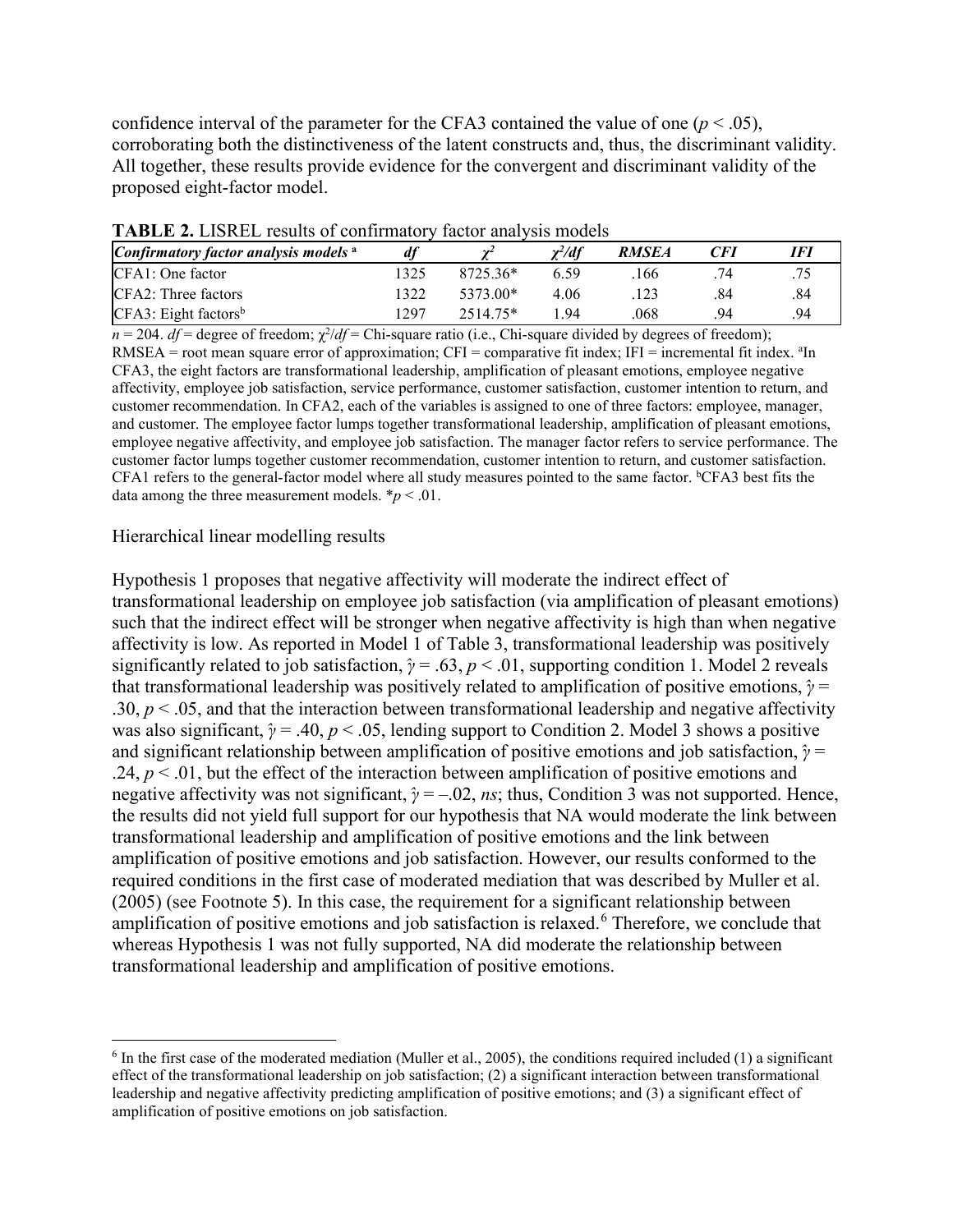|                                                | <b>Model</b> |                                                                               |                 |  |  |  |  |  |
|------------------------------------------------|--------------|-------------------------------------------------------------------------------|-----------------|--|--|--|--|--|
| <i>Variable and statistic</i>                  |              | 1. Job satisfaction 2. Amplification of positive emotions 3. Job satisfaction |                 |  |  |  |  |  |
| Control variables                              |              |                                                                               |                 |  |  |  |  |  |
| Positive affectivity                           | $.32**$      | $.67**$                                                                       | $.18^{\dagger}$ |  |  |  |  |  |
| Suppression of negative emotions               | .01          | .06                                                                           | .00.            |  |  |  |  |  |
| Main variables                                 |              |                                                                               |                 |  |  |  |  |  |
| Negative affectivity (NA)                      | $-45**$      | $-.48**$                                                                      | $-.35**$        |  |  |  |  |  |
| Transformational leadership                    | $.63**$      | $.30*$                                                                        | $.55**$         |  |  |  |  |  |
| Amplification of positive emotions             |              |                                                                               | $.24**$         |  |  |  |  |  |
| Transformational leadership $\times$ NA        | $-.00$       | $.40*$                                                                        | $-.06$          |  |  |  |  |  |
| Amplification of positive emotions $\times$ NA |              |                                                                               | $-.02$          |  |  |  |  |  |
| Model deviance                                 | 444.24       | 602.53                                                                        | 426.24          |  |  |  |  |  |

**TABLE 3.** Hierarchical linear modelling results for testing moderation by negative affectivity

 $n = 204$ . Variables are grand-mean centred at Level 1. Table entries corresponding to the predicting variables are unstandardized estimations of the fixed effects, γs. † *p* < .10, \**p* < .05, \*\**p* < .01, two-tailed.

To test the significance of the relationship between transformational leadership and amplification of positive emotions for high NA and for low NA groups, the simple slope analysis recommended by Aiken and West (1991) was applied. The results show that the simple effect of transformational leadership on amplification of positive emotions was significant,  $\hat{\gamma} = .57$ , *p* < .01, for the high NA group and that effect was nonsignificant, *̂γ* = .03, *ns*, for the low NA group.

Hypothesis 2 states that service performance will partially mediate the relationship between job satisfaction and (a) customer satisfaction, (b) customer recommendation, and (c) customer intention to return. Job satisfaction was significantly associated with customer satisfaction,  $\hat{\gamma}$  = .28, *p* < .01, customer recommendation,  $\hat{\gamma}$  = .30, *p* < .01, and customer intention to return,  $\hat{y} = .27$ ,  $p < .05$ , lending support to Condition 1. Job satisfaction was also significantly related to service performance,  $\hat{y} = .23$ ,  $p < .05$ , supporting Condition 2. For Condition 3, when both job satisfaction and service performance were entered as independent variables, they were both significantly related to customer satisfaction,  $\hat{\gamma} = .25$ ,  $p < .05$  and  $\hat{\gamma} = .09$ ,  $p < .05$ , respectively, customer recommendation,  $\hat{y} = .26$ ,  $p < .05$  and  $\hat{y} = .13$ ,  $p < .05$ , respectively, and customer intention to return,  $\hat{\gamma} = .24$ ,  $p < .05$  and  $\hat{\gamma} = .09$ ,  $p < .05$ , respectively, while the effects of job satisfaction dropped from those in Condition 1. Therefore, Hypotheses 2a, 2b, and 2c were all supported.

Our hypotheses also posit that, in comparison with low NA individuals, for high NA individuals, transformational leadership (Hypothesis 3a) and employee amplification of positive emotions (Hypothesis 3b) will exhibit stronger indirect effects on customer outcomes, as mediated through job satisfaction and service performance. To test this hypothesis, the JST finds evidence for mediation if each of the multiple paths in the mediated effect is significantly nonzero. As shown previously, the simple effect of transformational leadership on amplification of positive emotions was significant for high NA individuals,  $\hat{\gamma} = .57$ ,  $p < .01$ , but this effect was not significant for low NA individuals,  $\hat{\gamma} = .03$ , *ns.* Amplification of positive emotions was related to job satisfaction,  $\hat{\gamma} = .24$ ,  $p < .01$  (Model 3 in Table 3). In addition, job satisfaction was then positively significantly associated with service performance,  $\hat{\gamma} = .23$ ,  $p < .05$ , and finally service performance was positively significantly associated with customer satisfaction,  $\hat{\gamma} = .09$ ,  $p < .05$ ,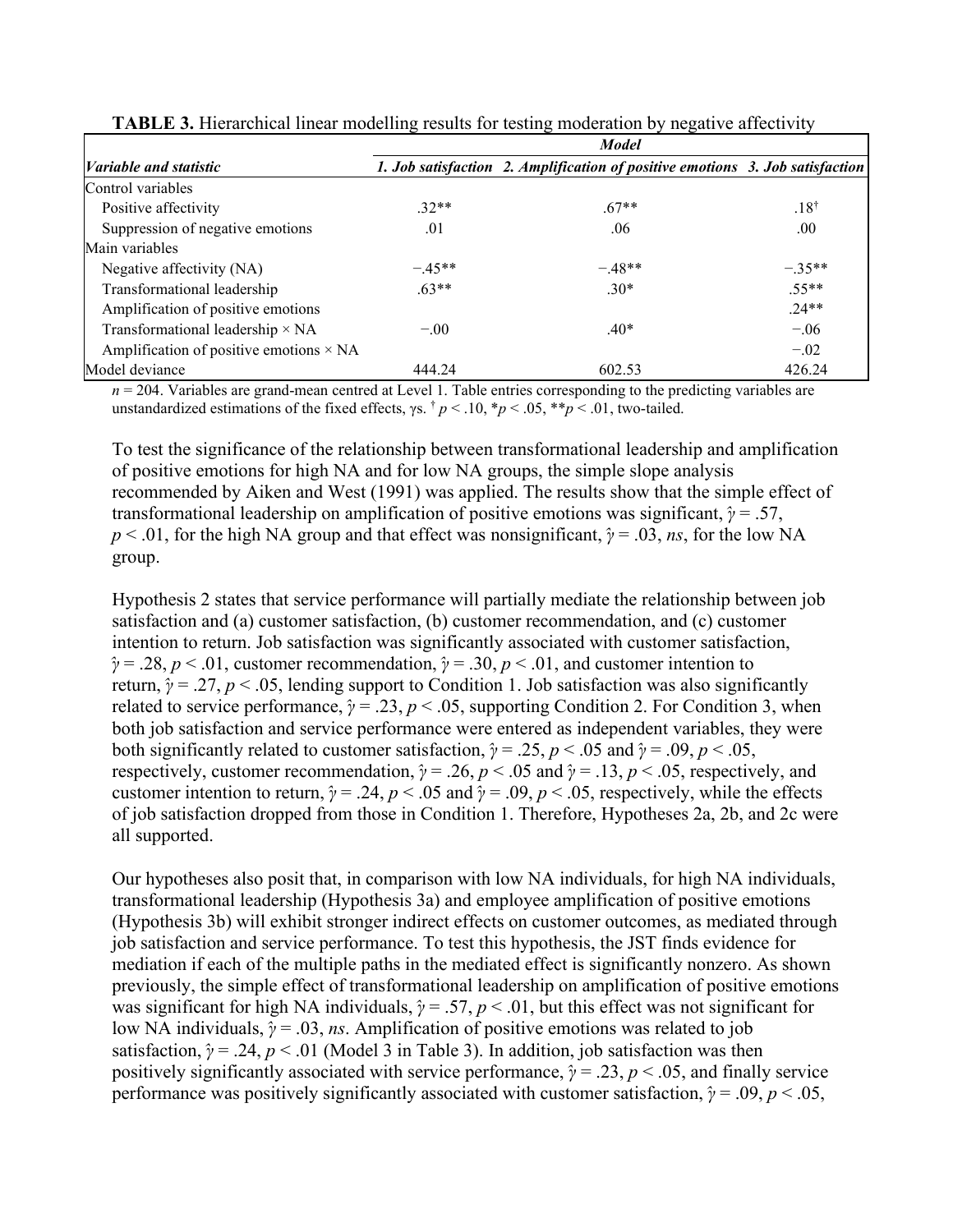customer recommendation,  $\hat{\gamma} = .13$ ,  $p < .05$ , and customer intention to return,  $\hat{\gamma} = .09$ ,  $p < .05$ . These findings show that the requirements of JST were met for individuals with high NA and they were not met for those with low NA and thus the multiple-path indirect effects were sustained for high NA individuals rather than for low NA individuals, providing supporting evidence for Hypotheses 3a and 3b.

The additional analyses show that the current study's results concerning significance and magnitude were highly consistent for models estimated according to OLS and to HLM. This finding should generate further confidence in our conclusions.

### **Discussion**

Major findings and theoretical contributions

Integrating leadership research, affectivity research, emotion regulation research, and customer management research, this study has examined how the level of NA can condition the mediation effect of positive-emotion amplification on the relationship between perceived transformational leadership and employee job satisfaction, how job satisfaction in turn leads to favourable customer intentions via the mediation of employees' service performance, and how the perceived transformational leadership and amplification of positive emotions predict customer outcomes as mediated through job satisfaction and service performance.

The findings reveal that only for customer contact workers high in NA did the perceived transformational leadership influence employees' amplification of pleasant emotions. This finding contributes to the transformational leadership literature by adding to the growing body of literature that addresses the boundary conditions of transformational leadership's effects. Drawing on social interaction models (Berry & Hansen, 1996; Côté, 2005), we found that by talking with an attentive, open-eared leader about their concerns and needs, high NA service workers could experience a diminution of their negative feelings and an enhancement of their pleasant moods, which in turn would prompt the workers to cast or express positive emotions in the direction of customers. This finding reveals that transformational leadership is better received by certain types of people. Specifically, for NA individuals whose personality did not fit servicetype work that requires positive emotions, transformational leadership helped them to better accomplish their work; in contrast, no such effect was apparent for low NA individuals. This determination points to the boundedness of transformational leadership and cautions against declaring that transformational leadership is universal across historical periods, fields of study, levels of analysis, organizations, jobs, industries, and cultures (Bass, 1985, 1990; Bass & Avolio, 1990, 1993, 1994). Another possible boundary variable for the transformational leadership research may be employees' tenure. Podsakoff et al. (1996) found that the effect of transformational leadership on employee role clarity was found to be more pronounced for relatively experienced employees than for relatively inexperienced employees. Although our study, using a relatively young and inexperienced sample, found significant effects of transformational leadership, the effects perhaps are not readily extended to more sophisticated work requirements (e.g., tacit knowledge sharing) that could be better attended to by tenured employees. In sum, the search for boundary conditions is one important direction in which the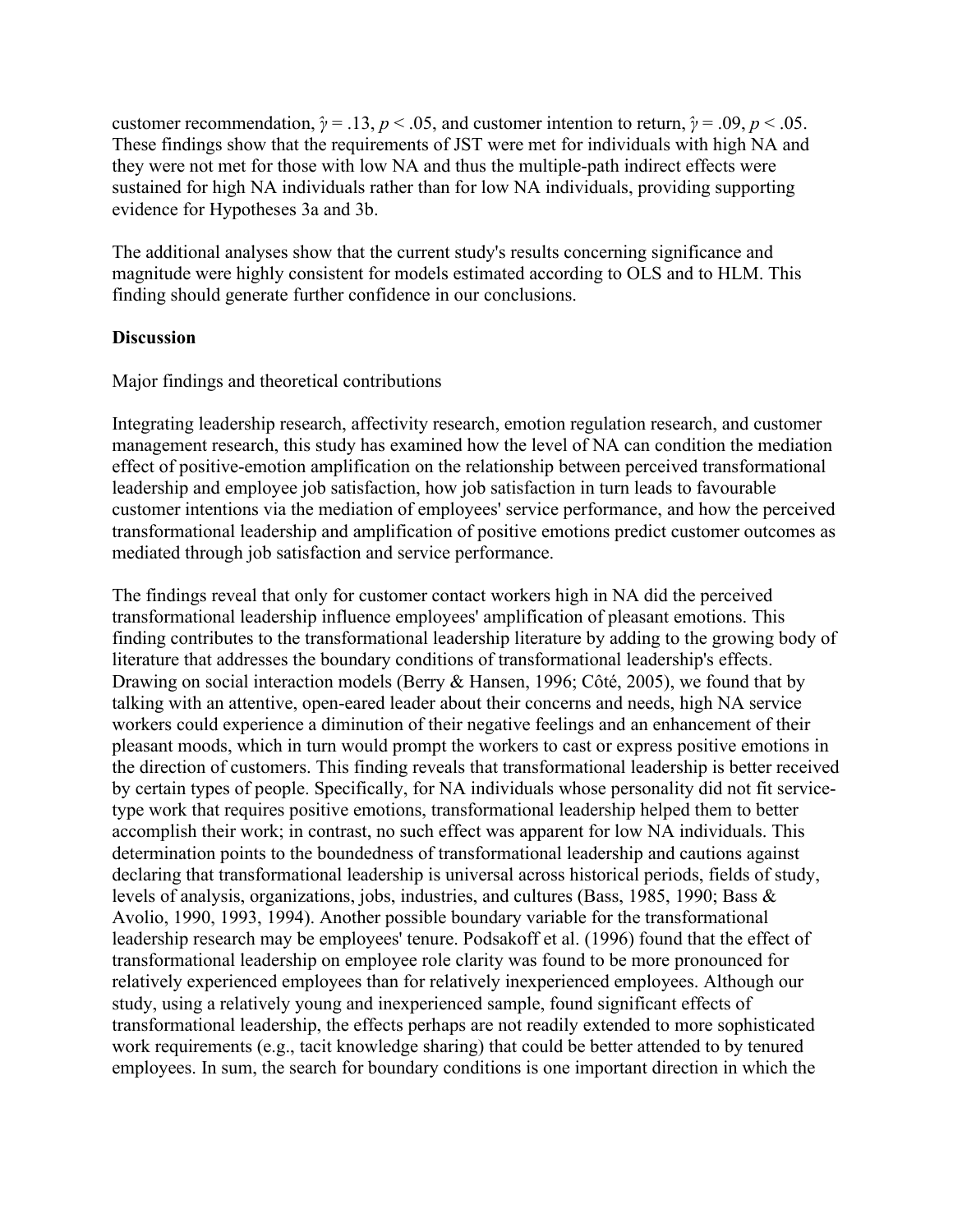leadership literature is heading, and we encourage future researchers to continue with this line of research.

Our findings highlight another interesting contrast: Whereas NA service workers' interactions with a transformational leader helped the workers express pleasant emotions to customers, this expression of positive emotions did not always strengthen the workers' job satisfaction. This contrast has an interesting theoretical implication for the social interaction model (Berry & Hansen, 1996; Côté, 2005). That is, although NA individuals could enjoy interactions with people, the effect of the communications hinged on whom they interacted with. Whereas transformational leaders could be expected to consistently support their followers, customers might not provide the constant comfort desired by NA service workers. This might suggest another moderator such as customers' display of emotions. We suggest that future research investigate the conditions in which NA individuals could perform most successfully.

Though the trait-congruent theory suggests that there exists conflict when one's personality does not fit a job's emotion-work requirements, a study by Bono and Vey (2007) identified no significant relationships between the interaction of neuroticism (a personality trait similar to NA) and emotional-regulation tasks and individual outcomes such as stress and performance. The authors argued that one of the reasons for the nonsignificant results might be that the personality incongruency effect is small. However, the theoretical underpinnings and the empirical results of the current study imply that the reason may rest on NA: The best practice for people high in NA is not to fit them with tasks that require negative emotions (e.g., anger, irritation) but to bring out these people's positive side by meeting their needs. It is in this way that NA people are likely to perform their jobs better. We recommend that future research join this line of research and test how people of various personalities can best achieve effective outcomes.

Another finding from this study was that service employees' service performance partially mediated the effect of job satisfaction on customer satisfaction, recommendation, and intention to return. Our finding that job satisfaction directly affected customer reactions implies that the service-profit chain holds; however, this finding shows that service performance, or what the external customers actually experienced as a result of their service experience, served as a better proximal predictor of customer evaluations than did employees' inner state, such as their job satisfaction. This finding contributes to the "job satisfaction"–"job performance" literature (Judge et al., 2001) by focusing on a specific type of performance (service performance), which particularly takes into account how customer participation shapes behaviour. Future research is encouraged to join this line of research by investigating other specific types of performance such as safety performance.

Last, we found that for high NA individuals, transformational leadership had positive and significant indirect effects on customer evaluations via the mediation of employee amplification of pleasant emotions, job satisfaction, and service performance. This finding contributes to the scant but important literature regarding how transformational leadership could be beneficial to customer feedback that finally relates to the organizational bottom line. We found that this effect could surface through encouragement of service workers' expression of pleasant emotions. This finding could be generalized across a wide range of service worker–customer relationships, because the service relationship researched in our study was not restricted to any type of long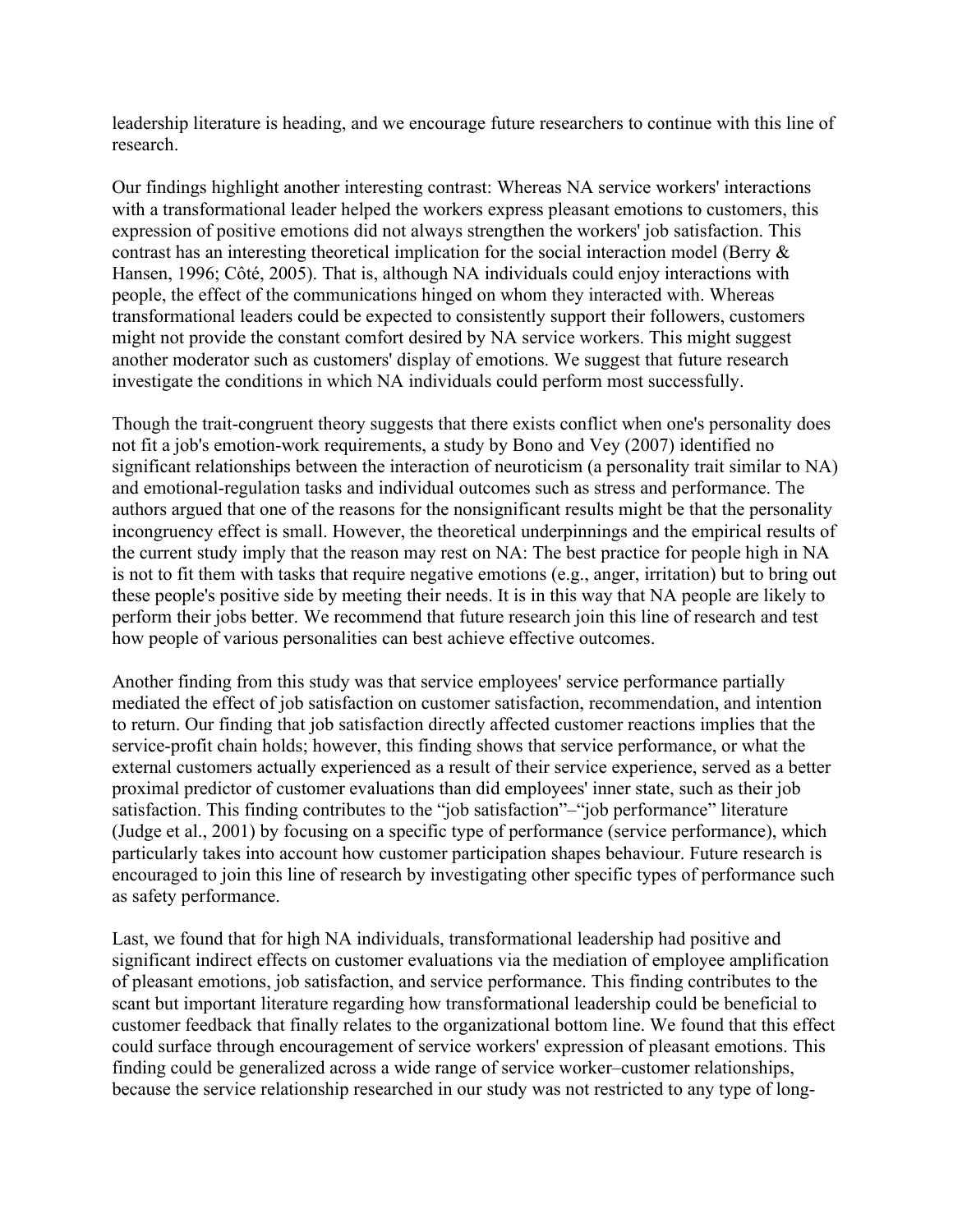term relationship, pseudorelationship, or service encounter (Gutek, 1995). Future research should continue to examine how leadership helps high NA individuals, or those individuals whose personality does not match their work, enhance work outcomes in relation to other emotional experiences (e.g., felt emotions, emotional displays), and future research should study different mediators in relation to customer service.

To summarize, our results addressed Grandey's (2000) call to examine how high NA people can regulate their emotions to arrive at an effective outcome. By doing so, our findings contribute to the leadership literature, the emotion regulation literature, and the customer service literature by portraying from a different angle (the angle of high NA service workers) the effects that transformational leadership can have on service employees' emotion management, job satisfaction, job performance, and finally on customer outcomes.

#### Practical implications

This study has managerial implications for organizations managing frontline employees. Although it is organizations' intention to select and maintain service workers who can naturally express positive feelings, inevitably, there exist service workers who are obviously less prone to do so. Given that turnover could be costly, a better solution for the organizations is to find an effective way for those employees to perform and stay. The results of the current study suggest that the selection and development of transformational leaders is likely to be especially important when dealing with frontline employees who are disposed to be NA people or those for whom expressing positive emotions is difficult. Those leaders are to be trained to treat high NA workers with support characterized by leaders who listen to and who interact with high NA workers. It is through those actions that high NA individuals could be induced to express their pleasant emotions and to perform, which ultimately, leads to favourable customer outcomes.

#### Study limitations

This study is not without limitations. First, though our data were collected from three sources (leaders, employees, and customers), not all of the linkages in our model were immune to the effects of common method (source) variance. Whereas most links (e.g., between job satisfaction and service performance, and between service performance and service perceptions) underwent testing using multiple sources of data, a couple of coefficients (involving variables of leadership, amplification of pleasant emotions, and job satisfaction) underwent examination based on data from the same source. These relationships need to be interpreted carefully as they may be inflated by common method variance (Podsakoff et al., 2003). Although we had a good reason to use employees as the source of these data, this reason does not make the possible limitation disappear. To alleviate some of the concerns over method or source effects, we adopted Podsakoff et al.'s (2003) procedural remedy by separating the measures of the predictors and criteria in the questionnaires, thereby making it more difficult for participants to recognize the implied causal relationship. Empirically, we estimated a three-factor model, submitting variables from the same source into one factor to examine whether the source had an effect. The result as shown in Table 2 (CFA2) indicated poor fitting statistics. Consequently, the earlier effort and evidence suggest that our findings are not overly susceptible to method or source effect.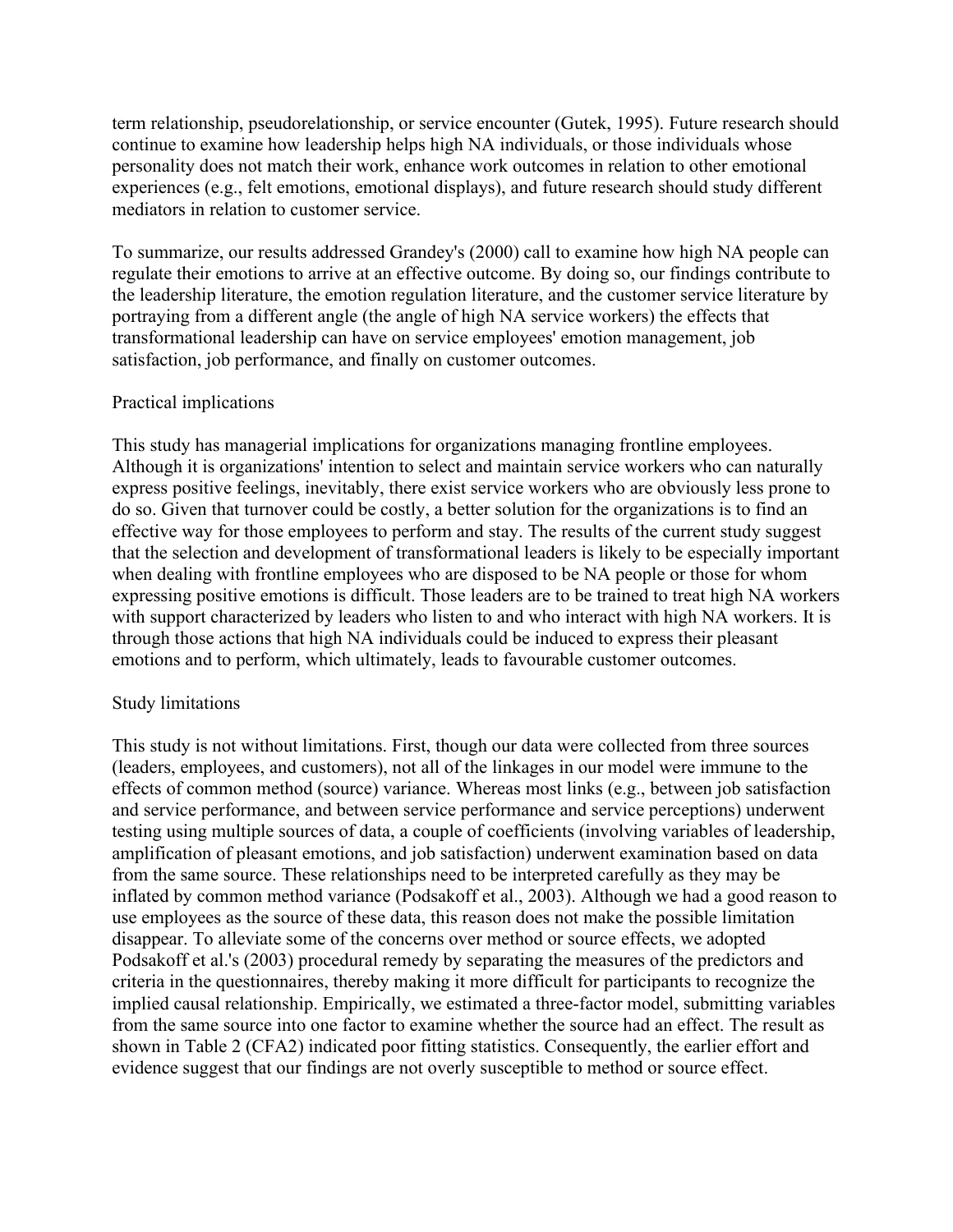Second, because the company designator and the study's researchers had no access to customers served by our employee participants, we asked that employees invite their customers to participate. To reduce the possibility of selection bias, we instructed employees to distribute surveys to the next customer they served after receiving the survey package from the designator. In addition, all customers received assurances of the confidentiality of their replies and received instructions to send the survey directly back to the researchers. Possible selection bias such as employees selecting their favourite customers could result in a range restriction on the customer variables and might have limited our ability to find significant relationships. We were not able to compare the means of study variables for the study sample and the nonresponse sample because the data of the latter group were not available. However, the means and standard deviations of our customer-evaluation variables were comparable to the means and standard deviations attributable to studies that recruited customers randomly. In addition, the present study's customer-service outcomes were significantly correlated with theoretically relevant variables such as employee job satisfaction and service performance assessed in relation to two different sources, employees and managers. Last, it would be optimal to obtain multiple customers per service employee, but doing so could be at the expense of the response rate of employees. However, we recommend that future research recruit multiple customers whenever research designs allow.

#### **Conclusion**

Though transformational leadership, emotional labour, and customer service have been three of the more vibrant topics in the last decade of organizational behaviour research, past research has not actually linked these research areas to one another. Indeed, most of the past research approached the issues of leadership, emotions, and customer service from only one or a couple of respective perspectives; in contrast, our model represents a more complete picture by relating together concepts from each of these areas. In addition, on the basis of social interaction models, we have drawn on employee disposition to explain two critical points: how the hypothesized relationships hold true for service workers characterized by NA, and how those individuals, through interactions, can manage their emotions to achieve effective service outcomes. We hope that this model helps delineate how transformational leadership and positive emotion regulation serve to elevate employees' mood, satisfaction, and performance—and, ultimately, serve to strengthen positive customer experiences.

#### **Acknowledgments**

An early version of this article was presented at the Annual Meeting of the Academy of Management, Philadelphia, August 2007. We would like to thank the Editor and the reviewers for their helpful comments on an earlier version of the paper.

### **References**

Aiken, L. S. and West, S. G. 1991. *Multiple regression: Testing and interpreting interactions*, Newbury Park, CA: Sage.

Anderson, J. C. and Gerbing, D. W. 1988. Structural equation modeling with practice: A review and recommendation two-step approach. *Psychological Bulletin*, 103: 411–423.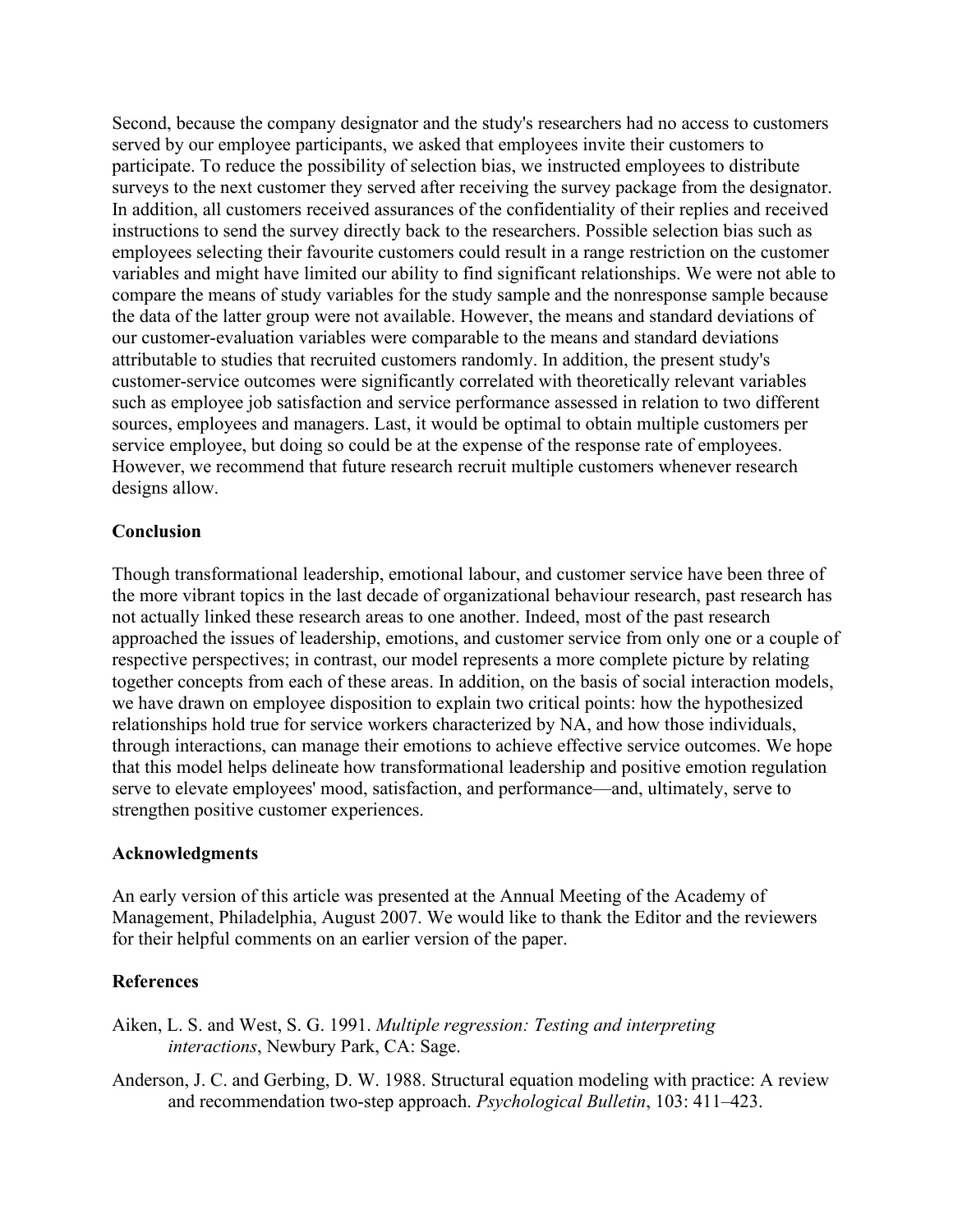- Baron, R. M. and Kenny, D. A. 1986. The moderator-mediator variable distinction in social psychological research: Conceptual, strategic, and statistical considerations. *Journal of Personality and Social Psychology*, 51: 1173–1182.
- Bass, B. M. 1985. *Leadership and performance beyond expectations*, New York, NY: Free Press.
- Bass, B. M. 1990. *Bass and Stogdill's handbook of leadership*, New York, NY: Free Press.
- Bass, B. M. 1997. Personal selling and transactional/transformational leadership. *Journal of Personal Selling and Sales Management*, 17: 19–28.
- Bass, B. M. and Avolio, B. J. 1990. *Transformational leadership development: Manual for the multifactor leadership questionnaire*, Palo Alto, CA: Consulting Psychologists Press.
- Bass, B. M. and Avolio, B. J. 1993. "Transformational leadership: A response to critiques". In *Leadership theory and research: Perspectives and directions*, Edited by: Chemers, M. M. and Ayman, R. 49–80. San Diego, CA: Academic Press.
- Bass, B. M. and Avolio, B. J. 1994. *Improving organizational effectiveness through Informational leadership*, Thousand Oaks, CA: Sage.
- Bass, B. M. and Avolio, B. J. 2000. *Manual for the Multifactor Leadership Questionnaire (Form 5X)*, Redwood City, CA: Mindgarden.
- Bentler, P. M. and Bonett, D. G. 1980. Significance tests and goodness of fit in the analysis of covariance structures. *Psychological Bulletin*, 88: 588–606.
- Berry, D. S. and Hansen, J. S. 1996. Positive affect, negative affect, and social interaction. *Journal of Personality and Social Psychology*, 71: 796–809.
- Beyer, J. M. 1999. Taming and promoting charisma to change organizations: Transformational leadership at a distance. *Leadership Quarterly*, 10: 307–330.
- Blancero, D., Johnson, S. A. and Lakshman, C. 1996. Psychological contracts and fairness: The effect of violations on customer service behavior. *Journal of Market-Focused Management*, 1: 49–63.
- Bono, J. E., Foldes, H. J., Vinson, G. and Muros, J. P. 2007. Workplace emotions: The role of supervision and leadership. *Journal of Applied Psychology*, 92: 1357–1367.
- Bono, J. E. and Vey, M. A. 2007. Personality and emotional performance: Extraversion, neuroticism, and self-monitoring. *Journal of Occupational Health Psychology*, 12: 177– 192.
- Borucki, C. C. and Burke, M. J. 1999. An examination of service-related antecedents to retail store performance. *Journal of Organizational Behavior*, 20: 943–962.
- Brayfield, A. H. and Rothe, H. F. 1951. An index of job satisfaction. *Journal of Applied Psychology*, 35: 307–311.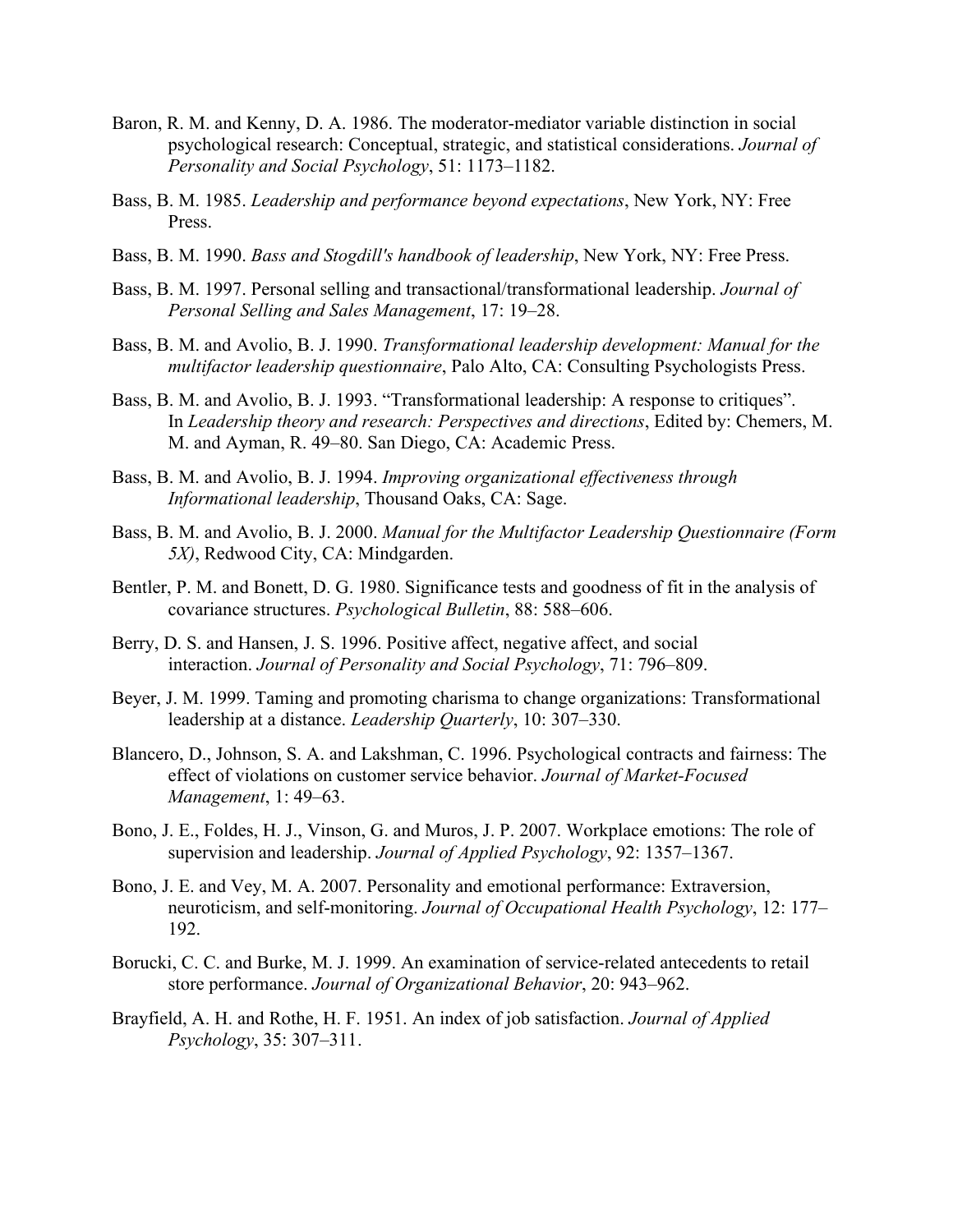- Brislin, R. 1980. "Translation and content analysis of oral and written materials". In *Handbook of cross-cultural psychology: Methodology*, Edited by: Triandis, H. C. and Berry, J. W. 389–444. Boston, MA: Allyn & Bacon.
- Brotheridge, C. M. and Grandey, A. A. 2002. Emotional labor and burnout: Comparing two perspectives of "people work". *Journal of Vocational Behavior*, 60: 17–39.
- Brown, M. E. and Treviño, L. K. 2006. Socialized charismatic leadership, values congruence, and deviance in work groups. *Journal of Applied Psychology*, 91: 954–962.
- Brown, S. P. and Lam, S. K. 2008. A meta-analysis of relationships linking employee satisfaction to customer responses. *Journal of Retailing*, 84: 243–255.
- Burke, M. J., Rupinski, M. T., Dunlap, W. P. and Davison, H. K. 1996. Do situational variables act as substantive causes of relationships between individual difference variables? Two large-scale tests of "common cause" models. *Personnel Psychology*, 49: 573–598.
- Carmines, E. G. and McIver, J. P. 1981. "Analyzing models with unobserved variables: Analysis of covariance structures". In *Social measurement: Current issues*, Edited by: Bohrnstedt, G. W. and Borgatta, E. F. 65–115. Beverly Hills, CA: Sage.
- Chemers, M. M. 1997. *An integrative theory of leadership*, Mahwah, NJ: Lawrence Erlbaum Associates, Inc.
- Cole, M. S., Bruch, H. and Shamir, B. 2009. Social distance as a moderator of the effects of transformational leadership: Both neutralizer and enhancer. *Human Relations*, 62: 1697– 1733.
- Côté, S. 2005. A social interaction model of the effects of emotion regulation on work strain. *Academy of Management Review*, 30: 509–530.
- Côté, S. and Morgan, L. M. 2002. A longitudinal analysis of the association between emotion regulation, job satisfaction, and intentions to quit. *Journal of Organizational Behavior*, 23: 947–962.
- De Cremer, D. 2002. Charismatic leadership and cooperation in social dilemmas: A matter of transforming motives. *Journal of Applied Social Psychology*, 32: 997–1016.
- De Hoogh, A., den Hartog, D., Koopman, P., Thierry, H., van den Berg, P., van der Weide, J. and Wilderom, C. 2004. Charismatic leadership, environmental dynamism, and performance. *European Journal of Work and Organizational Psychology*, 13: 447–471.
- Diefendorff, J. M. and Richard, E. M. 2003. Antecedents and consequences of emotional display rule perceptions. *Journal of Applied Psychology*, 88: 284–294.
- Dubin, R. 1976. "Theory building in applied areas". In *Handbook of industrial and organizational psychology*, Edited by: Dunnette, M. D. 17–39. Chicago, IL: Rand McNally.
- Dubinsky, A. J., Yammarino, F. J., Jolson, M. A. and Spangler, W. D. 1995. Transformational leadership: An initial investigation in sales management. *Journal of Personal Selling and Sales Management*, 15: 17–31.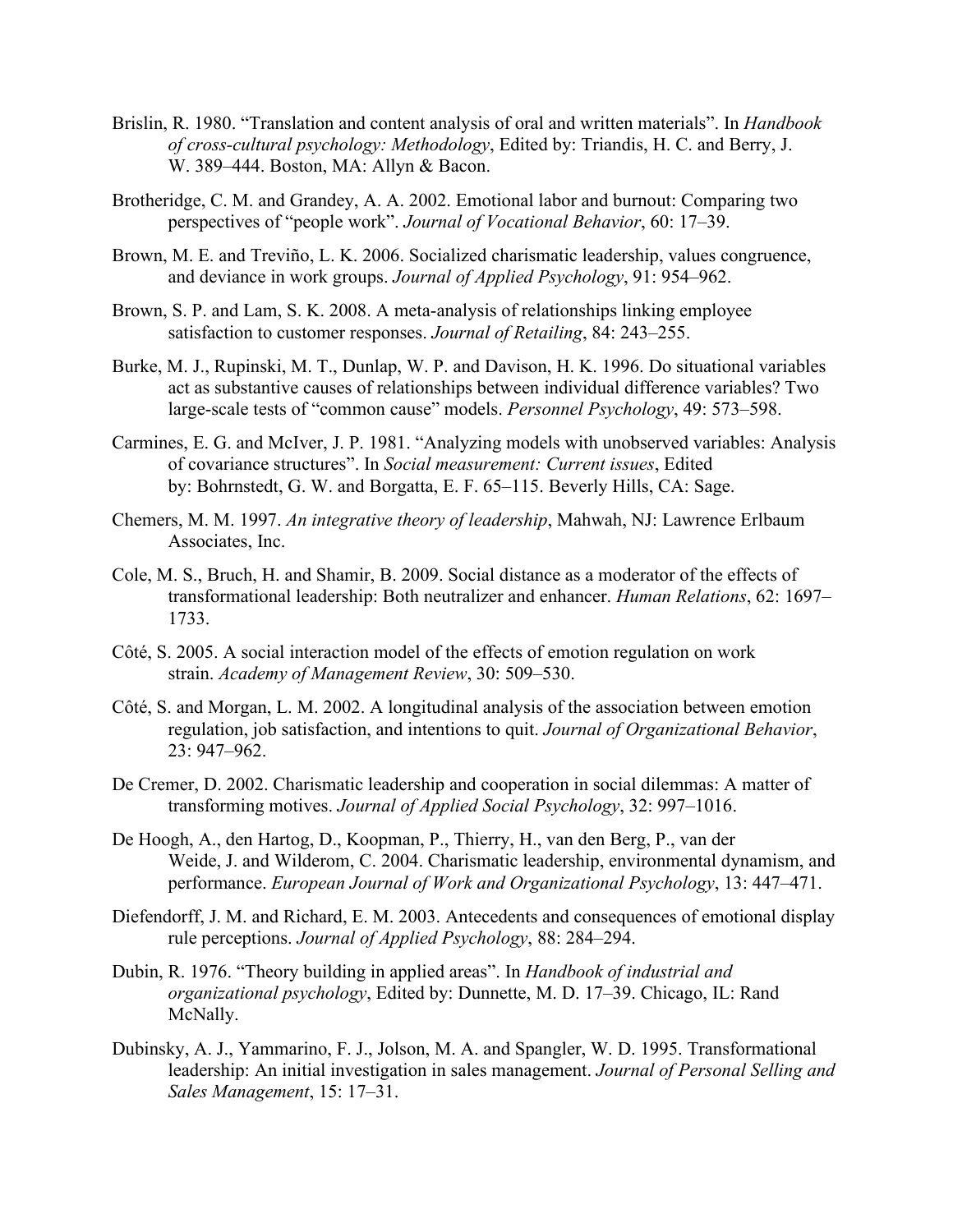- Eagly, A. H. and Chaiken, S. 1993. *The psychology of attitudes*, Fort Worth, TX: Harcourt Brace Jovanovich.
- Epitropaki, O. and Martin, R. 2005. The moderating role of individual differences in the relation between transformational/transactional leadership perceptions and organizational identification. *Leadership Quarterly*, 16: 569–589.
- Fabrigar, L. R., Wegener, D. T., MacCallum, R. C. and Strahan, E. J. 1999. Evaluating the use of exploratory factor analysis in psychological research. *Psychological Methods*, 4: 272– 299.
- Fishbein, M. 1973. "The prediction of behaviors from attitudinal variables". In *Advances in communication research*, Edited by: Mortensen, C. D. and Sereno, K. K. 3–38. New York, NY: Harper & Row.
- Frese, M., Beimel, S. and Schoenborn, S. 2003. Action training for charismatic leadership: Two evaluations of studies of a commercial training module on inspirational communication of a vision. *Personnel Psychology*, 56: 671–697.
- George, J. M. 1991. State or trait: Effects of positive mood on prosocial behaviors at work. *Journal of Applied Psychology*, 76: 299–307.
- Gotlieb, J. B., Grewal, D. and Brown, S. 1994. Customer satisfaction and perceived quality: Complementary or divergent constructs. *Journal of Applied Psychology*, 79: 875–885.
- Grandey, A. A. 2000. Emotional regulation in the workplace: A new way to conceptualize emotional labor. *Journal of Occupational Health Psychology*, 5: 95–110.
- Grandey, A. A. 2003. When "the show must go on": Surface acting and deep acting as determinants of emotional exhaustion and peer-rated service delivery. *Academy of Management Journal*, 46: 86–96.
- Grandey, A. A., Fisk, G. M., Mattila, A. S., Jansen, K. J. and Sideman, L. A. 2005. Is "service with a smile" enough? Authenticity of positive displays during service encounters. *Organizational Behavior and Human Decision Processes*, 96: 38–55.
- Grandey, A. A., Fisk, G. M. and Steiner, D. D. 2005. Must "service with a smile" be stressful? The moderating role of personal control for American and French employees. *Journal of Applied Psychology*, 90: 893–904.
- Gross, J. J. 1998. The emerging field of emotion regulation: An integrative review. *Review of General Psychology*, 2: 271–299.
- Gutek, B. A. 1995. *The dynamics of service: Reflections on the changing nature of customer/provider interactions*, San Francisco, CA: Jossey-Bass.
- Hauser, M. and House, R. J. 2000. "Lead through vision and values". In *Handbook of principles of organizational behavior*, Edited by: Locke, E. A. 257–273. Oxford, , UK: Blackwell.
- Heskett, J. L., Jones, T. O., Loveman, G. W., Sasser, W. E. Jr and Schlesinger, L. A. 1994. Putting the service-profit chain to work. *Harvard Business Review*, 72: 164– 174.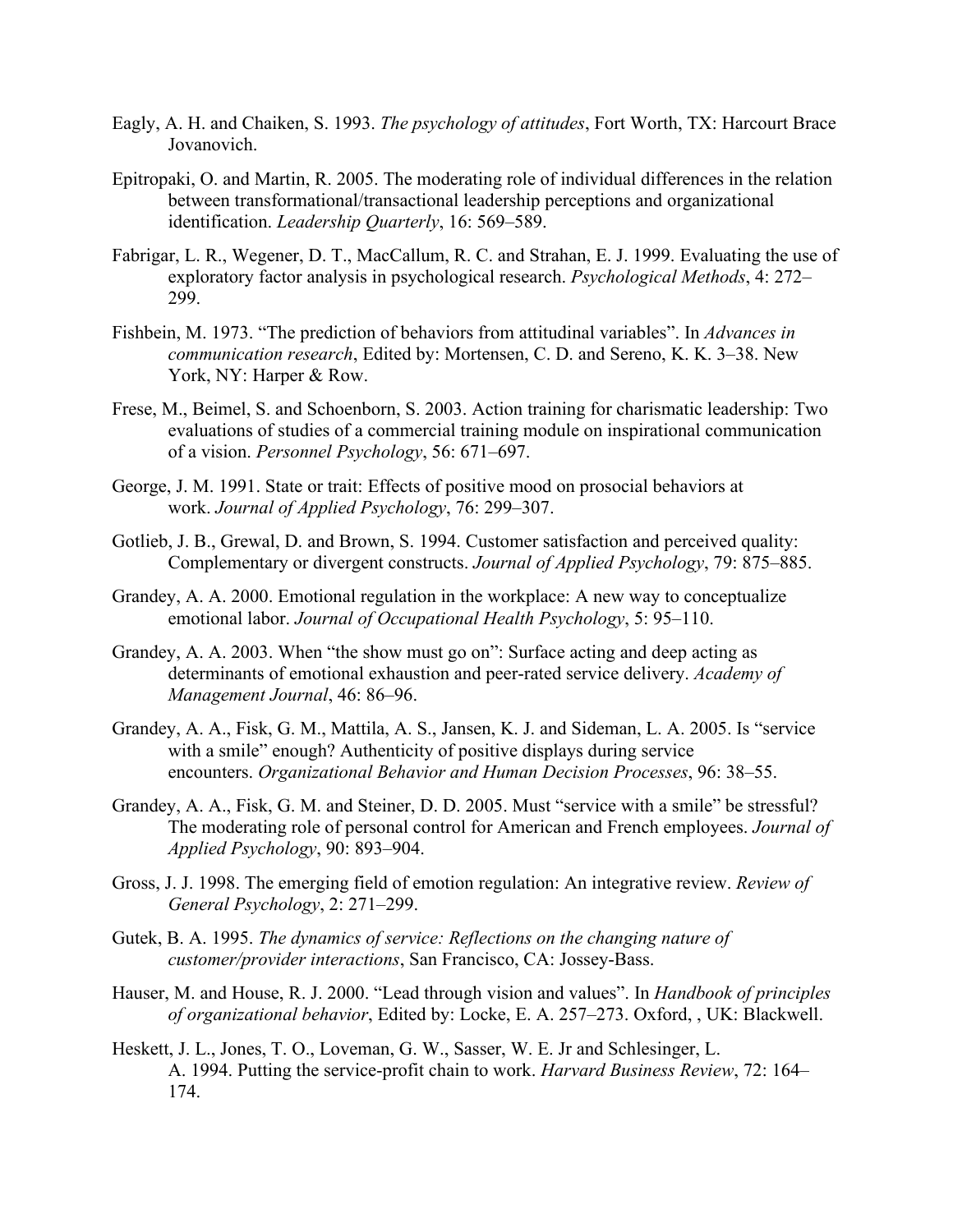- Heskett, J. L., Sasser, W. E. Jr. and Schlesinger, L. 1997. *The service profit chain: How leading companies link profit and growth to loyalty, satisfaction, and value*, New York, NY: Free Press.
- Hochschild, A. R. 1983. *The managed heart: Commercialization of human feelings*, Berkeley, CA: University of California Press.
- House, R. J. 1977. "A 1976 theory of charismatic leadership". In *Leadership: The cutting edge*, Edited by: Hunt, J. H. and Larson, L. K. 189–207. Carbondale, IL: Southern Illinois University Press.
- Howell, J. M., Neufeld, D. J. and Avolio, B. J. 2005. Examining the relationship of leadership and physical distance with business unit performance. *Leadership Quarterly*, 16: 273– 285.
- Humphreys, J. H. 2002. Transformational leader behavior, proximity and successful services marketing. *Journal of Services Marketing*, 16: 487–502.
- Izard, C. E. 1977. *Human emotions*, New York, NY: Academic Press.
- James, L. R. and Williams, L. J. 2000. "The cross-level operator in regression, ANCOVA, and contextual analysis". In *Multilevel theory, research, and methods in organizations*, Edited by: Klein, K. J. and Kozlowski, S. W. J. 382–424. San Francisco, CA: Jossey-Bass.
- Jayakody, J. A. S. K. and Sanjeewani, W. M. A. 2006. The impact of salesperson transformational leadership behavior on customer relationship marketing behavior: A study of the Sri Lankan corporate banking sector. *International Journal of Bank Marketing*, 24: 461–474.
- Johnson, M. D., Herrmann, A. and Huber, F. 2006. The evolution of loyalty intentions. *Journal of Marketing*, 70: 122–132.
- Judge, T. A. and Piccolo, R. F. 2004. Transformational and transactional leadership: A metaanalytic test of their relative validity. *Journal of Applied Psychology*, 89: 755–768.
- Judge, T. A., Thoresen, C. J., Bono, J. E. and Patton, G. K. 2001. The job satisfaction-job performance relationship: A qualitative and quantitative review. *Psychological Bulletin*, 127: 376–407.
- Jung, D., Yammarino, F. J. and Lee, J. K. 2009. Moderating role of subordinates' attitudes on transformational leadership and effectiveness: A multi-cultural and multi-level perspective. *Leadership Quarterly*, 20: 586–603.
- Jöreskog, K. G. and Sörbom, D. 1993. *LISREL 8: Structural equation modeling with the SIMPLIS command language*, Chicago, IL: Scientific Software International.
- Jöreskog, K. G. and Sörbom, D. 2003. "*LISREL 8.54 for Windows* [Software]". Lincolnwood, IL: Scientific Software International.
- Keiningham, T. and Vavra, T. 2001. *The customer delight principle: Exceeding customers' expectations for bottom-line success*, New York, NY: McGraw-Hill.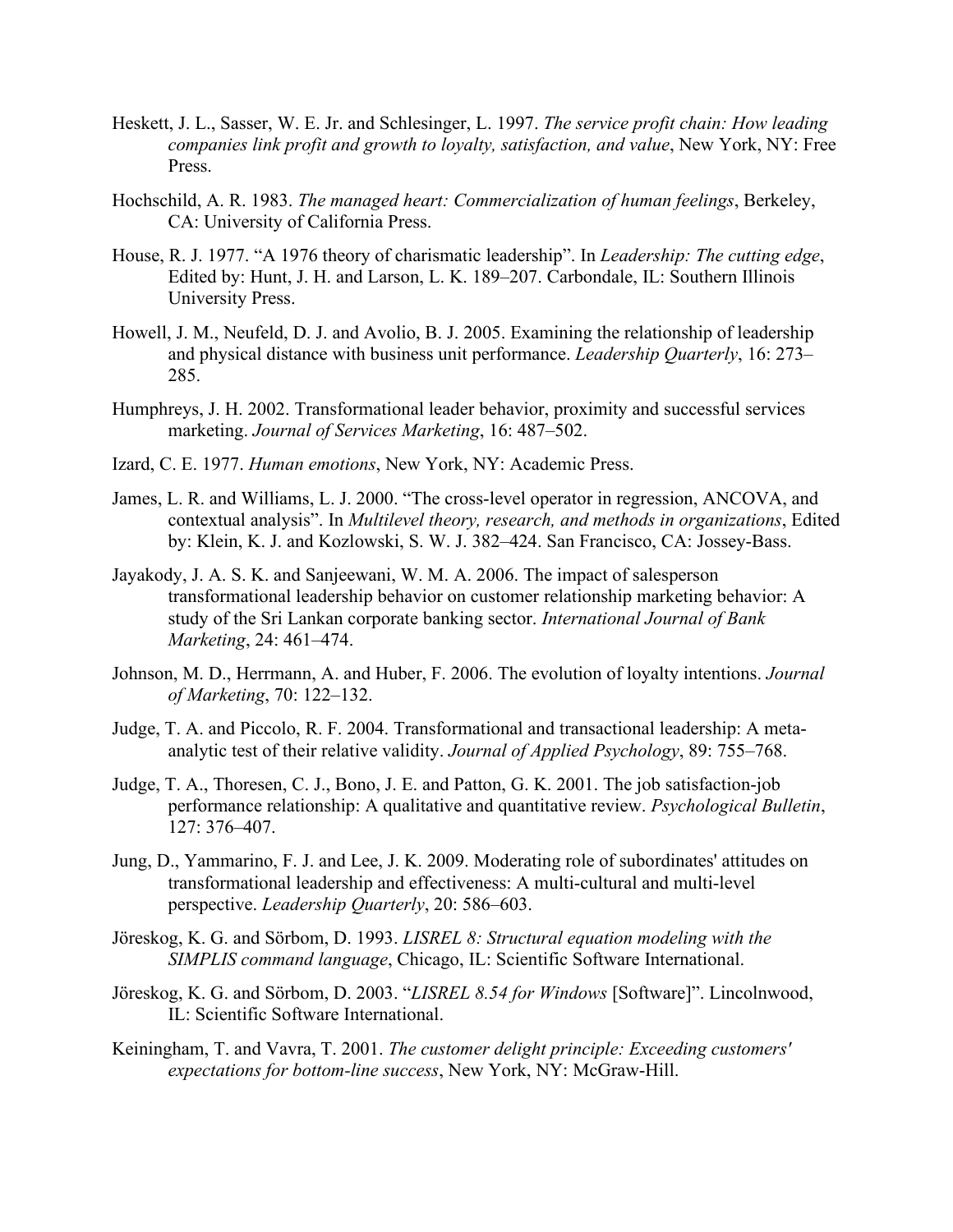- Kerr, S. and Jermier, J. M. 1978. Substitutes for leadership: Their meaning and measurement. *Organizational Behavior and Human Performance*, 22: 375–403.
- Kirkpatrick, S. A., Locke, E. A. and Latham, G. P. 1996. Implementing the vision: How is it done. *Polish Psychological Bulletin*, 27: 93–106.
- Liao, H. and Chuang, A. 2004. A multilevel investigation of factors influencing employee service performance and customer outcomes. *Academy of Management Journal*, 47: 41– 58.
- Liao, H. and Chuang, A. 2007. Transforming service employees and climate: A multi-level multi-source examination of transformational leadership in building long-term service relationships. *Journal of Applied Psychology*, 92: 1006–1019.
- Locke, E. A. 1976. "The nature and causes of job satisfaction". In *Handbook of individual and organizational psychology*, Edited by: Punnette, M. D. 1297–1349. Chicago, IL: Rand McNally.
- Lowe, K. B., Kroeck, K. G. and Sivasubramaniam, N. 1996. Effectiveness correlates of transformational and transactional leadership: A meta-analytic review of the MLQ literature. *Leadership Quarterly*, 7: 385–425.
- Luo, X. and Bhattacharya, C. B. 2006. Corporate social responsibility, customer satisfaction, and market value. *Journal of Marketing*, 70: 1–18.
- MacKenzie, S. B., Podsakoff, P. M. and Rich, G. A. 2001. Transformational and transactional leadership and salesperson performance. *Journal of the Academy of Marketing Science*, 29: 115–134.
- McColl-Kennedy, J. R. and Anderson, R. D. 2002. Impact of leadership style and emotions on subordinate performance. *Leadership Quarterly*, 13: 545–559.
- Mensinger, J. L., Lynch, K. G., TenHave, T. R. and McKay, J. R. 2007. Mediators of telephonebased continuing care for alcohol and cocaine dependence. *Journal of Consulting and Clinical Psychology*, 75: 775–784.
- Muller, D., Judd, C. M. and Yzerbyt, V. Y. 2005. When moderation is mediated and mediation is moderated. *Journal of Personality and Social Psychology*, 89: 852–863.
- Parasuraman, A., Zeithaml, V. A. and Berry, L. L. 1985. A conceptual model of service quality and its implications for future research. *Journal of Marketing*, 49: 41–50.
- Payne, S. C. and Webber, S. S. 2006. Effects of service provider attitudes and employment status on citizenship behaviors and customers' attitudes and loyalty behavior. *Journal of Applied Psychology*, 91: 365–378.
- Podsakoff, P. M., MacKenzie, S. B. and Bommer, W. H. 1996. Transformational leader behaviors and substitutes for leadership as determinants of employee satisfaction, commitment, trust, and organizational citizenship behaviors. *Journal of Management*, 22: 259–298.